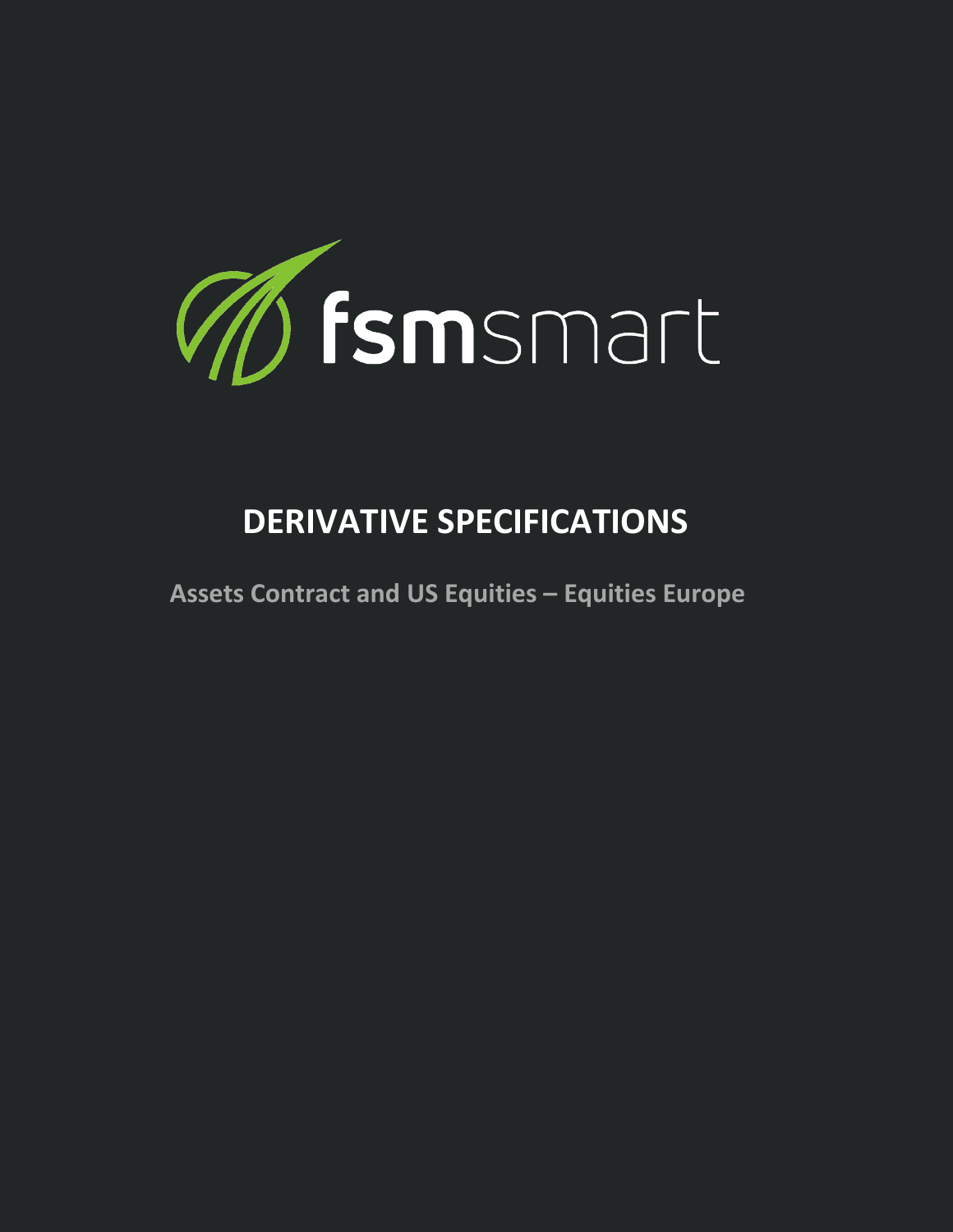## **INDEX**

(Derivative Specifications) Assets Contract and US Equities…………………….. *Page 3-12*

(Derivative Specifications) Equities Europe………………………………………………. *Page 13-16*

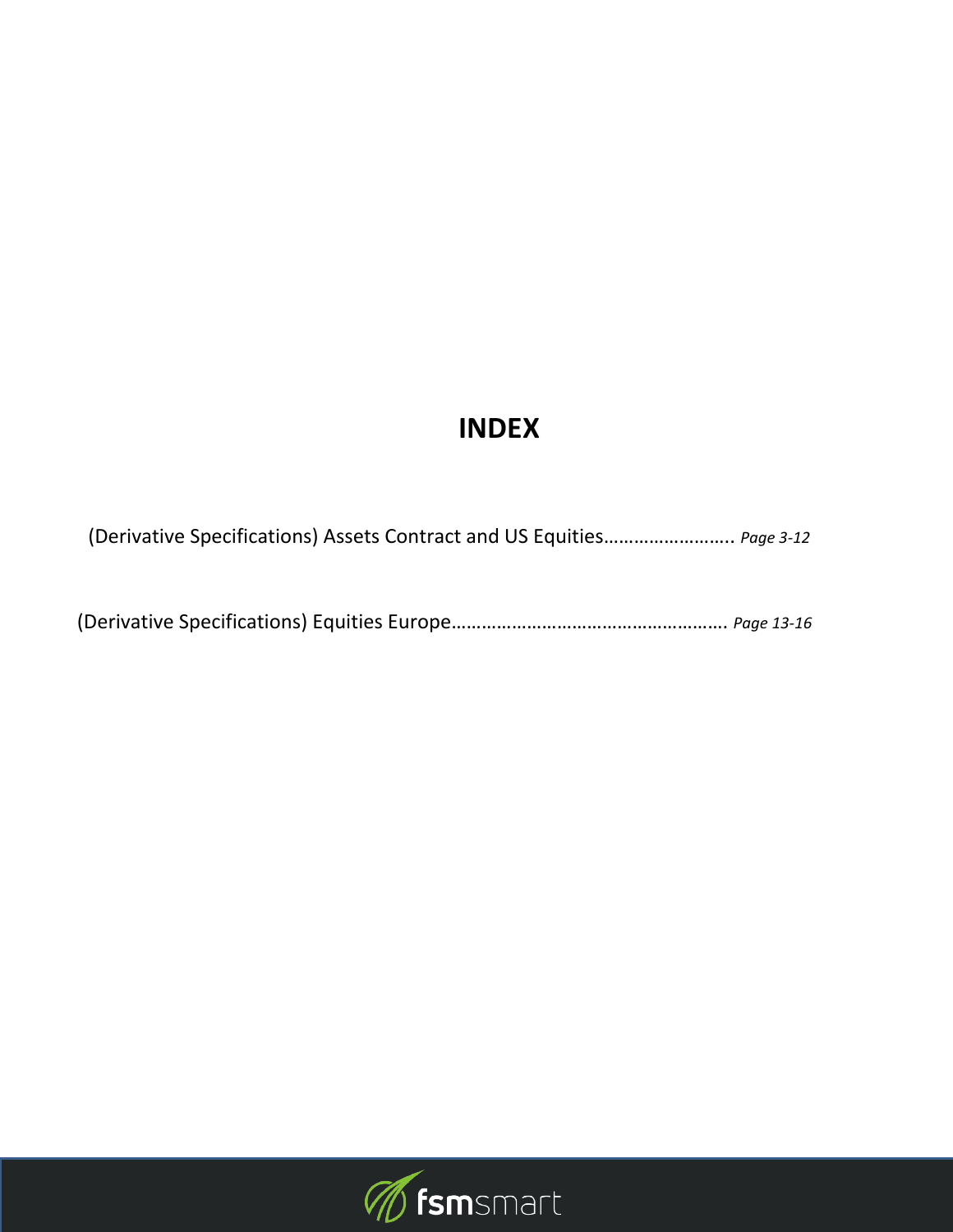## **(Derivative Specifications) Assets Contract and US Equities**

| <b>EQUITIES</b> | <b>DESCRIPTION</b>                                              |
|-----------------|-----------------------------------------------------------------|
| <b>NOC</b>      | Northrop Grumman Corporation 100 Shares Per 1 Lot NYSE          |
| GD              | General Dynamics Corporation 100 Shares Per 1 Lot NYSE          |
| <b>RTN</b>      | Raytheon Company 100 Shares Per 1 Lot NYSE                      |
| <b>KANG</b>     | iKang Healthcare Group Inc (ADR) 100 Shares Per 1 Lot NASDAQ    |
| <b>NQ</b>       | NQ Mobile Inc (ADR) 100 Shares Per 1 Lot NYSE                   |
| <b>NX</b>       | Quanex Building Products Corporation 100 Shares Per 1 Lot NYSE  |
| <b>NDSN</b>     | Nordson Corporation 100 Shares Per 1 Lot NASDAQ                 |
| <b>PAY</b>      | VeriFone Systems Inc 100 Shares Per 1 Lot NYSE                  |
| <b>SBOT</b>     | Stellar Biotechnologies Inc 100 Shares Per 1 Lot NASDAQ         |
| <b>INTL</b>     | INTL Fcstone Inc 100 Shares Per 1 Lot NASDAQ                    |
| <b>CIVI</b>     | Civitas Solutions Inc 100 Shares Per 1 Lot NYSE                 |
| <b>CVM</b>      | CEL-SCI Corporation 100 Shares Per 1 Lot NYSEAMERICAN           |
| <b>PHX</b>      | Panhandle Oil and Gas Inc. 100 Shares Per 1 Lot NYSE            |
| <b>SKIS</b>     | Peak Resorts Inc 100 Shares Per 1 Lot NASDAQ                    |
| <b>DTEA</b>     | DavidsTea Inc 100 Shares Per 1 Lot NASDAQ                       |
| COO             | Cooper Companies Inc 100 Shares Per 1 Lot NYSE                  |
| <b>TLRD</b>     | Tailored Brands Inc 100 Shares Per 1 Lot NYSE                   |
| <b>SEAC</b>     | SeaChange International 100 Shares Per 1 Lot NASDAQ             |
| <b>OLLI</b>     | Ollie's Bargain Outlet Holdings Inc 100 Shares Per 1 Lot NASDAQ |
| <b>MLNK</b>     | ModusLink Global Solutions, Inc. 100 Shares Per 1 Lot NASDAQ    |
| <b>POWL</b>     | Powell Industries, Inc. 100 Shares Per 1 Lot NASDAQ             |
| <b>PLAY</b>     | Dave & Buster's Entertainment Inc 100 Shares Per 1 Lot NASDAQ   |
| <b>VNET</b>     | 21 Vianet Group Inc. 100 Shares Per 1 Lot NASDAQ                |
| <b>FSLR</b>     | First Solar 1000 Shares Per 1 Lot Nasdaq                        |
| <b>OSTK</b>     | Overstock.com Inc 100 Shares Per 1 Lot NASDAQ                   |
| <b>AMD</b>      | Advanced Micro Devices Inc 100 Shares Per 1 Lot NASDAQ          |
| <b>MNR</b>      | Monmouth R.E. Inv. Corp. Class A 100 Shares Per 1 Lot NYSE      |
| <b>PFLT</b>     | Pennantpark Floating Rate Capital 100 Shares Per 1 Lot NASDAQ   |
| <b>SNPS</b>     | Synopsys, Inc. 100 Shares Per 1 Lot NASDAQ                      |
| <b>DSGX</b>     | Descartes Systems Group Inc 100 Shares Per 1 Lot NASDAQ         |
| <b>JACK</b>     | Jack in the Box Inc. 100 Shares Per 1 Lot NASDAQ                |
| <b>HOME</b>     | At Home Group Inc 100 Shares Per 1 Lot NYSE                     |
| <b>BV</b>       | Bazaarvoice Inc 100 Shares Per 1 Lot NASDAQ                     |
| <b>MTSC</b>     | MTS Systems Corporation 100 Shares Per 1 Lot NASDAQ             |
| <b>TOUR</b>     | Tuniu Corp 100 Shares Per 1 Lot NASDAQ                          |
| <b>AVAL</b>     | Grupo Aval Acciones y Valores SA 100 Shares Per 1 Lot NYSE      |
| <b>VCO</b>      | Vina Concha y Toro SA (ADR) 100 Shares Per 1 Lot NYSE           |
| SQM             | Sociedad Quimica y Minera de Chile 100 Shares Per 1 Lot NYSE    |
| <b>GME</b>      | GameStop Corp. 100 Shares Per 1 Lot NYSE                        |

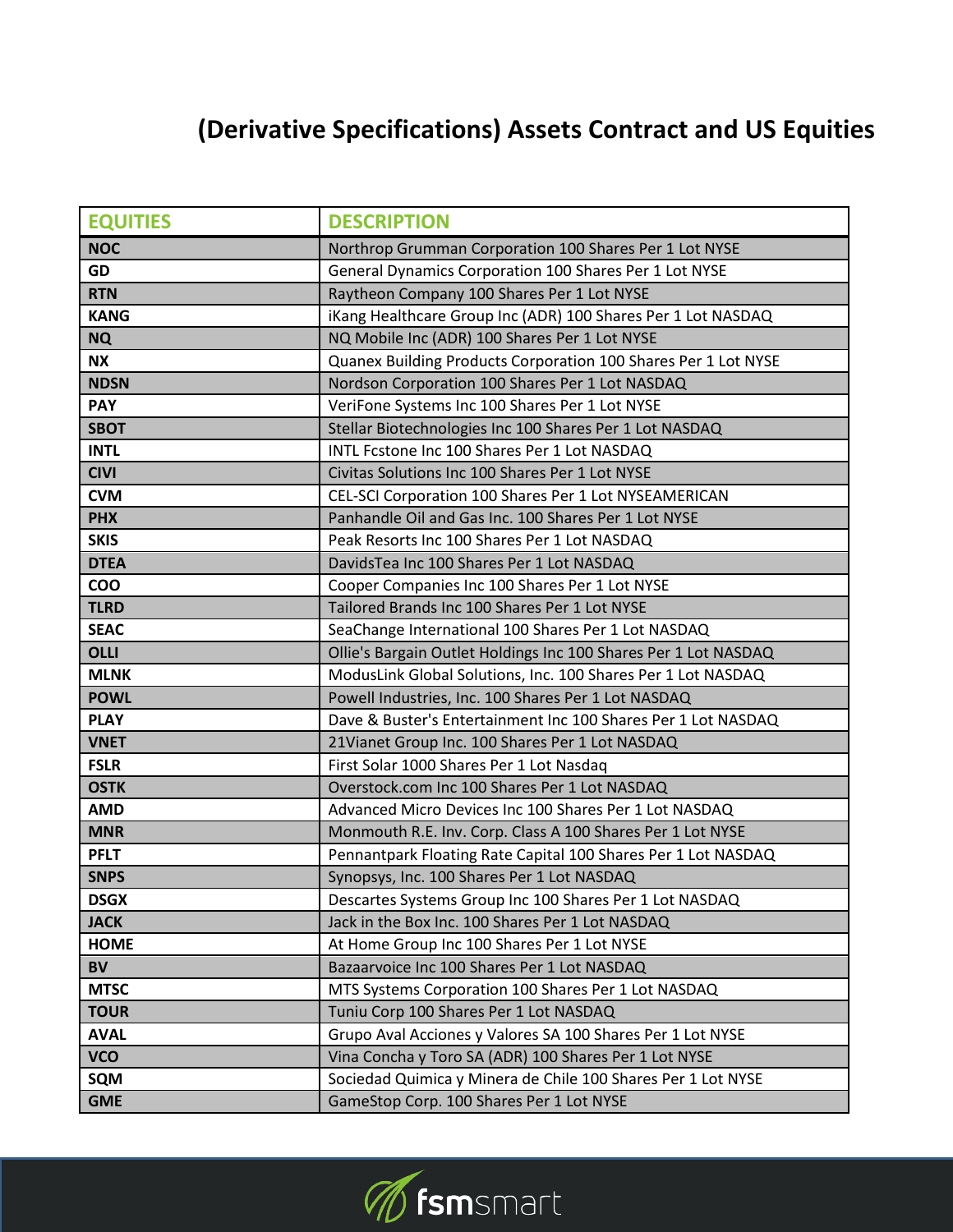| <b>HPQ</b>   | HP Inc 100 Shares Per 1 Lot NYSE                                |
|--------------|-----------------------------------------------------------------|
| <b>BZUN</b>  | Baozun Inc (ADR) 100 Shares Per 1 Lot NASDAQ                    |
| <b>CUB</b>   | Cubic Corporation 100 Shares Per 1 Lot NYSE                     |
| <b>VIPS</b>  | Vipshop Holdings Ltd - ADR 100 Shares Per 1 Lot NYSE            |
| <b>HRG</b>   | HRG Group Inc 100 Shares Per 1 Lot NYSE                         |
| $\mathsf{A}$ | Agilent Technologies Inc 100 Shares Per 1 Lot NYSE              |
| <b>ROKU</b>  | Roku Inc 100 Shares Per 1 Lot NASDAQ                            |
| <b>GLBS</b>  | Globus Maritime Ltd 100 Shares Per 1 Lot NASDAQ                 |
| <b>LXFT</b>  | Luxoft Holding Inc 100 Shares Per 1 Lot NYSE                    |
| <b>KTEC</b>  | Key Technology, Inc. 100 Shares Per 1 Lot NASDAQ                |
| <b>WAIR</b>  | Wesco Aircraft Holdings Inc 100 Shares Per 1 Lot NYSE           |
| <b>SPLK</b>  | Splunk Inc 100 Shares Per 1 Lot NASDAQ                          |
| <b>NGVC</b>  | Natural Grocers by Vitamin Cottage 100 Shares Per 1 Lot NYSE    |
| <b>MATW</b>  | Matthews International Corp 100 Shares Per 1 Lot NASDAQ         |
| <b>YPF</b>   | YPF SA (ADR) 100 Shares Per 1 Lot NYSE                          |
| <b>SFS</b>   | Smart & Final Stores Inc 100 Shares Per 1 Lot NYSE              |
| <b>NTAP</b>  | NetApp Inc. 100 Shares Per 1 Lot NASDAQ                         |
| CO           | China Cord Blood Corp 100 Shares Per 1 Lot NYSE                 |
| <b>SMI</b>   | Semiconductor Manufacturing Int'l 100 Shares Per 1 Lot NYSE     |
| <b>MBI</b>   | MBIA Inc. 100 Shares Per 1 Lot NYSE                             |
| <b>ARA</b>   | American Renal Associates Holdings In 100 Shares Per 1 Lot NYSE |
| YY           | YY Inc (ADR) 100 Shares Per 1 Lot NASDAQ                        |
| XXII         | 22nd Century Group Inc 100 Shares Per 1 Lot NYSEMERICAN         |
| <b>SLNO</b>  | Soleno Therapeutics Inc 100 Shares Per 1 Lot NASDAQ             |
| <b>AGRO</b>  | Adecoagro SA 100 Shares Per 1 Lot NYSE                          |
| <b>FSFG</b>  | First Savings Financial Group Inc 100 Shares Per 1 Lot NASDAQ   |
| <b>NL</b>    | NL Industries Inc 100 Shares Per 1 Lot NYSE                     |
| <b>TURN</b>  | 180 Degree Capital Corp 100 Shares Per 1 Lot NASDAQ             |
| <b>VRX</b>   | Valeant Pharmaceuticals Intl Inc 100 Shares Per 1 Lot NYSE      |
| <b>PBYI</b>  | Puma Biotechnology Inc 100 Shares Per 1 Lot NASDAQ              |
| <b>FH</b>    | Form Holdings Corp 100 Shares Per 1 Lot NASDAQ                  |
| <b>FC</b>    | Franklin Covey Co. 100 Shares Per 1 Lot NYSE                    |
| <b>AL</b>    | Air Lease Corp 100 Shares Per 1 Lot NYSE                        |
| <b>AT</b>    | Atlantic Power Corp 100 Shares Per 1 Lot NYSE                   |
| <b>JOBS</b>  | 51Job, Inc. 100 Shares Per 1 Lot NASDAQ                         |
| <b>SLF</b>   | Sun Life Financial Inc 100 Shares Per 1 Lot NYSE                |
| <b>ANGI</b>  | ANGI Homeservices Inc 100 Shares Per 1 Lot NASDAQ               |
| <b>EPR</b>   | EPR Properties 100 Shares Per 1 Lot NYSE                        |
| SQ           | Square Inc 100 Shares Per 1 Lot NYSE                            |
| <b>JAZZ</b>  | Jazz Pharmaceuticals PLC 100 Shares Per 1 Lot NASDAQ            |
| <b>TWO</b>   | Two Harbors Investment Corp 100 Shares Per 1 Lot NYSE           |
| <b>ETE</b>   | Energy Transfer Equity LP Unit 100 Shares Per 1 Lot NYSE        |
| ILG          | ILG Inc. 100 Shares Per 1 Lot NASDAQ                            |
| <b>WEB</b>   | Web.com Group Inc. common stock 100 Shares Per 1 Lot NASDAQ     |

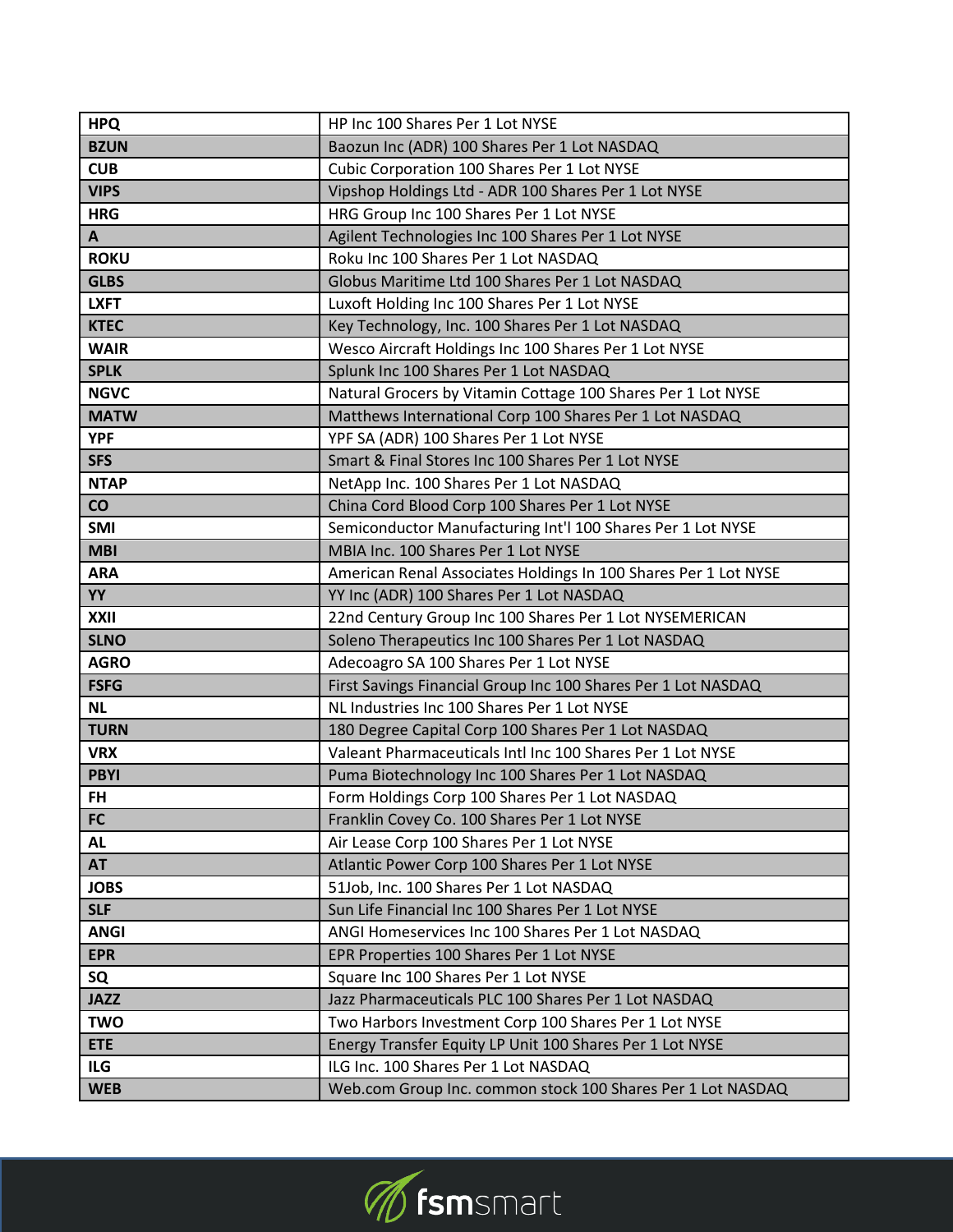| <b>RRGB</b> | Red Robin Gourmet Burgers, Inc. 100 Shares Per 1 Lot NASDAQ    |
|-------------|----------------------------------------------------------------|
| <b>OUT</b>  | Outfront Media Inc 100 Shares Per 1 Lot NYSE                   |
| <b>FMC</b>  | FMC Corp 100 Shares Per 1 Lot NYSE                             |
| <b>CIA</b>  | Citizens, Inc. 100 Shares Per 1 Lot NYSE                       |
| <b>TSE</b>  | Trinseo S.A. 100 Shares Per 1 Lot NYSE                         |
| <b>TEGP</b> | Tallgrass Energy GP LP 100 Shares Per 1 Lot NYSE               |
| <b>NGVT</b> | Ingevity Corp 100 Shares Per 1 Lot NYSE                        |
| <b>MRC</b>  | MRC Global Inc 100 Shares Per 1 Lot NYSE                       |
| <b>JOE</b>  | St. Joe Co 100 Shares Per 1 Lot NYSE                           |
| <b>XENT</b> | Intersect ENT Inc 100 Shares Per 1 Lot NASDAQ                  |
| <b>MAIN</b> | Main Street Capital Corporation 100 Shares Per 1 Lot NYSE      |
| <b>RICE</b> | Rice Energy Inc 100 Shares Per 1 Lot NYSE                      |
| <b>LSI</b>  | Life Storage Inc 100 Shares Per 1 Lot NYSE                     |
| <b>SP</b>   | SP Plus Corp 100 Shares Per 1 Lot NASDAQ                       |
| <b>CF</b>   | CF Industries Holdings, Inc. 100 Shares Per 1 Lot NYSE         |
| PI          | IMPINJ Inc 100 Shares Per 1 Lot NASDAQ                         |
| <b>DNB</b>  | Dun & Bradstreet Corp 100 Shares Per 1 Lot NYSE                |
| <b>KAR</b>  | KAR Auction Services Inc 100 Shares Per 1 Lot NYSE             |
| <b>RRD</b>  | RR Donnelley & Sons Co 100 Shares Per 1 Lot NYSE               |
| <b>AFG</b>  | American Financial Group Inc 100 Shares Per 1 Lot NYSE         |
| QUAD        | Quad/Graphics, Inc. 100 Shares Per 1 Lot NYS                   |
| <b>FORM</b> | FormFactor, Inc. 100 Shares Per 1 Lot NASDAQ                   |
| <b>OFIX</b> | Orthofix International NV 100 Shares Per 1 Lot NASDAQ          |
| <b>CTL</b>  | Centurylink Inc 100 Shares Per 1 Lot NYSE                      |
| <b>BFS</b>  | Saul Centers Inc 100 Shares Per 1 Lot NYSE                     |
| <b>ARE</b>  | Alexandria Real Estate Equities Inc 100 Shares Per 1 Lot NYSE  |
| <b>APTS</b> | Preferred Apartment Communities Inc. 100 Shares Per 1 Lot NYSE |
| <b>FSCT</b> | Forescout Technologies Inc 100 Shares Per 1 Lot NASDAQ         |
| <b>URG</b>  | Ur-Energy Inc. 100 Shares Per 1 Lot NYSEAMERICAN               |
| <b>SIMO</b> | Silicon Motion Technology Corp. 100 Shares Per 1 Lot NASDAQ    |
| <b>BVN</b>  | Compania de Minas Buenaventura SAA 100 Shares Per 1 Lot NYSE   |
| <b>CHU</b>  | China Unicom (Hong Kong) Limited 100 Shares Per 1 Lot HKG      |
| <b>CB</b>   | Chubb Ltd 100 Shares Per 1 Lot NYSE                            |
| <b>VRSN</b> | Verisign, Inc. 100 Shares Per 1 Lot NASDAQ                     |
| <b>INT</b>  | World Fuel Services Corp 100 Shares Per 1 Lot NYSE             |
| <b>MSA</b>  | MSA Safety Inc 100 Shares Per 1 Lot NYSE                       |
| <b>CY</b>   | Cypress Semiconductor Corporation 100 Shares Per 1 Lot NASDAQ  |
| <b>TILE</b> | Interface, Inc. 100 Shares Per 1 Lot NASDAQ                    |
| <b>ECHO</b> | Echo Global Logistics, Inc. 100 Shares Per 1 Lot NASDAQ        |
| <b>NOW</b>  | ServiceNow Inc 100 Shares Per 1 Lot NYSE                       |
| <b>LOB</b>  | Live Oak Bancshares Inc 100 Shares Per 1 Lot NYSE              |
| <b>RJF</b>  | Raymond James Financial, Inc. 100 Shares Per 1 Lot NYSE        |
| <b>RGC</b>  | Regal Entertainment Group 100 Shares Per 1 Lot NYSE            |
| <b>RHI</b>  | Robert Half International Inc. 100 Shares Per 1 Lot NYSE       |

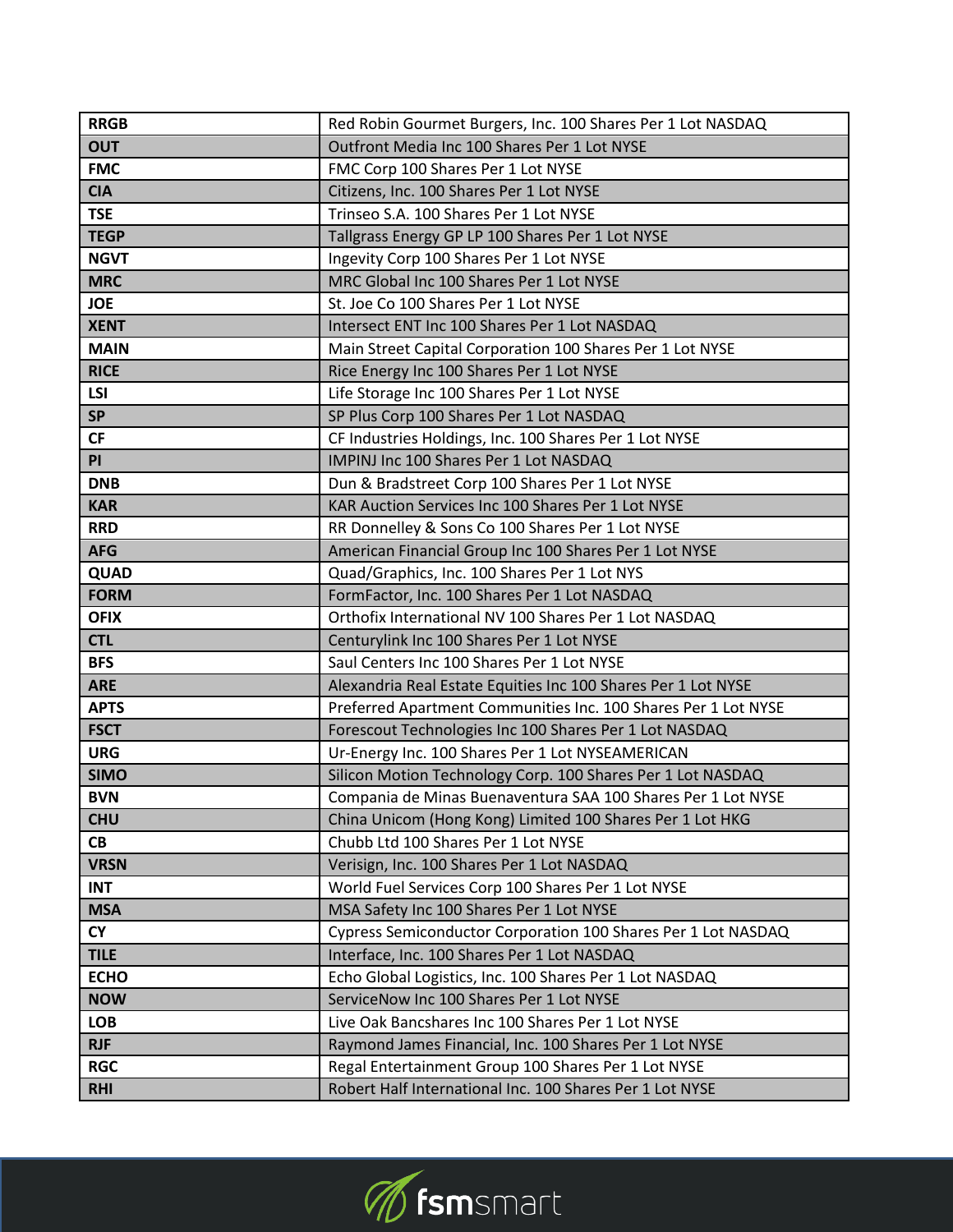| <b>TSS</b>  | Total System Services, Inc. 100 Shares Per 1 Lot NYSE        |
|-------------|--------------------------------------------------------------|
| <b>HMN</b>  | Horace Mann Educators Corporation 100 Shares Per 1 Lot NYSE  |
| <b>XL</b>   | XL Group Ltd 100 Shares Per 1 Lot NYSE                       |
| <b>ZION</b> | Zions Bancorp 100 Shares Per 1 Lot NASDAQ                    |
| <b>JBT</b>  | John Bean Technologies Corp 100 Shares Per 1 Lot NYSE        |
| <b>HNI</b>  | HNI Corp 100 Shares Per 1 Lot NYSE                           |
| <b>CYBE</b> | CyberOptics Corporation 100 Shares Per 1 Lot NASDAQ          |
| <b>CR</b>   | Crane Co. 100 Shares Per 1 Lot NYSE                          |
| <b>ACC</b>  | American Campus Communities, Inc. 100 Shares Per 1 Lot NYSE  |
| <b>GILD</b> | Gilead Sciences Inc 100 Shares Per 1 Lot NASDAQ              |
| <b>TRXC</b> | Transenterix Inc. 100 Shares Per 1 Lot NYSE                  |
| <b>BMI</b>  | Badger Meter, Inc. 100 Shares Per 1 Lot NYSE                 |
| <b>EXEL</b> | Exelixis Inc 100 Shares Per 1 Lot NASDAQ                     |
| <b>FFBC</b> | First Financial Bancorp 100 Shares Per 1 Lot NASDAQ          |
| <b>WDFC</b> | WD-40 Company 100 Shares Per 1 Lot NASDAQ                    |
| <b>TEAM</b> | Atlassian Corporation PLC 100 Shares Per 1 Lot NASDAQ        |
| <b>WERN</b> | Werner Enterprises, Inc. 100 Shares Per 1 Lot NASDAQ         |
| <b>AMNB</b> | American National BankShares Inc 100 Shares Per 1 Lot NASDAQ |
| <b>UAL</b>  | United Continental Holdings Inc 100 Shares Per 1 Lot NYSE    |
| <b>IMAX</b> | Imax Corp (USA) 100 Shares Per 1 Lot NYSE                    |
| <b>EXPO</b> | Exponent, Inc. 100 Shares Per 1 Lot NASDAQ                   |
| <b>SLG</b>  | SL Green Realty Corp 100 Shares Per 1 Lot NYSE               |
|             |                                                              |
| <b>RLI</b>  | RLI Corp. 100 Shares Per 1 Lot NYSE                          |
| <b>CTXS</b> | Citrix Systems, Inc. 100 Shares Per 1 Lot NASDAQ             |
| <b>BJRI</b> | BJ's Restaurants, Inc. 100 Shares Per 1 Lot NASDAQ           |
| <b>UFPI</b> | Universal Forest Products, Inc. 100 Shares Per 1 Lot NASDAQ  |
| KMI         | Kinder Morgan Inc 100 Shares Per 1 Lot NYSE                  |
| <b>PZN</b>  | Pzena Investment Management, Inc. 100 Shares Per 1 Lot NYSE  |
| <b>IBKR</b> | Interactive Brokers Group, Inc. 100 Shares Per 1 Lot NASDAQ  |
| <b>SONC</b> | Sonic Corporation 100 Shares Per 1 Lot NASDAQ                |
| <b>CE</b>   | Celanese Corporation 100 Shares Per 1 Lot NYSE               |
| <b>KMG</b>  | KMG Chemicals, Inc. 2000 Shares Per 1 Lot NYSE               |
| <b>BRO</b>  | Brown & Brown, Inc. 100 Shares Per 1 Lot NYSE                |
| <b>FRC</b>  | First Republic Bank 100 Shares Per 1 Lot TSE                 |
| <b>WFC</b>  | Wells Fargo & CO 100 Shares Per 1 Lot NYSE                   |
| <b>FBMS</b> | First Bancshares Inc 100 Shares Per 1 Lot NASDAQ             |
| <b>EXFO</b> | Exfo Inc 100 Shares Per 1 Lot TSE                            |
| <b>HAWK</b> | Blackhawk Network Holdings Inc 100 Shares Per 1 Lot NASDAQ   |
| <b>CUDA</b> | Barracuda Networks Inc 100 Shares Per 1 Lot NYSE             |
| <b>ACST</b> | Acasti Pharma Inc 100 Shares Per 1 Lot NASDAQ                |
| <b>HCSG</b> | Healthcare Services Group, Inc. 100 Shares Per 1 Lot NASDAQ  |
| <b>FORD</b> | Ford Motor Company 200 Shares Per 1 Lot NYSE                 |
| <b>COP</b>  | ConocoPhillips 100 Shares Per 1 Lot NYSE                     |

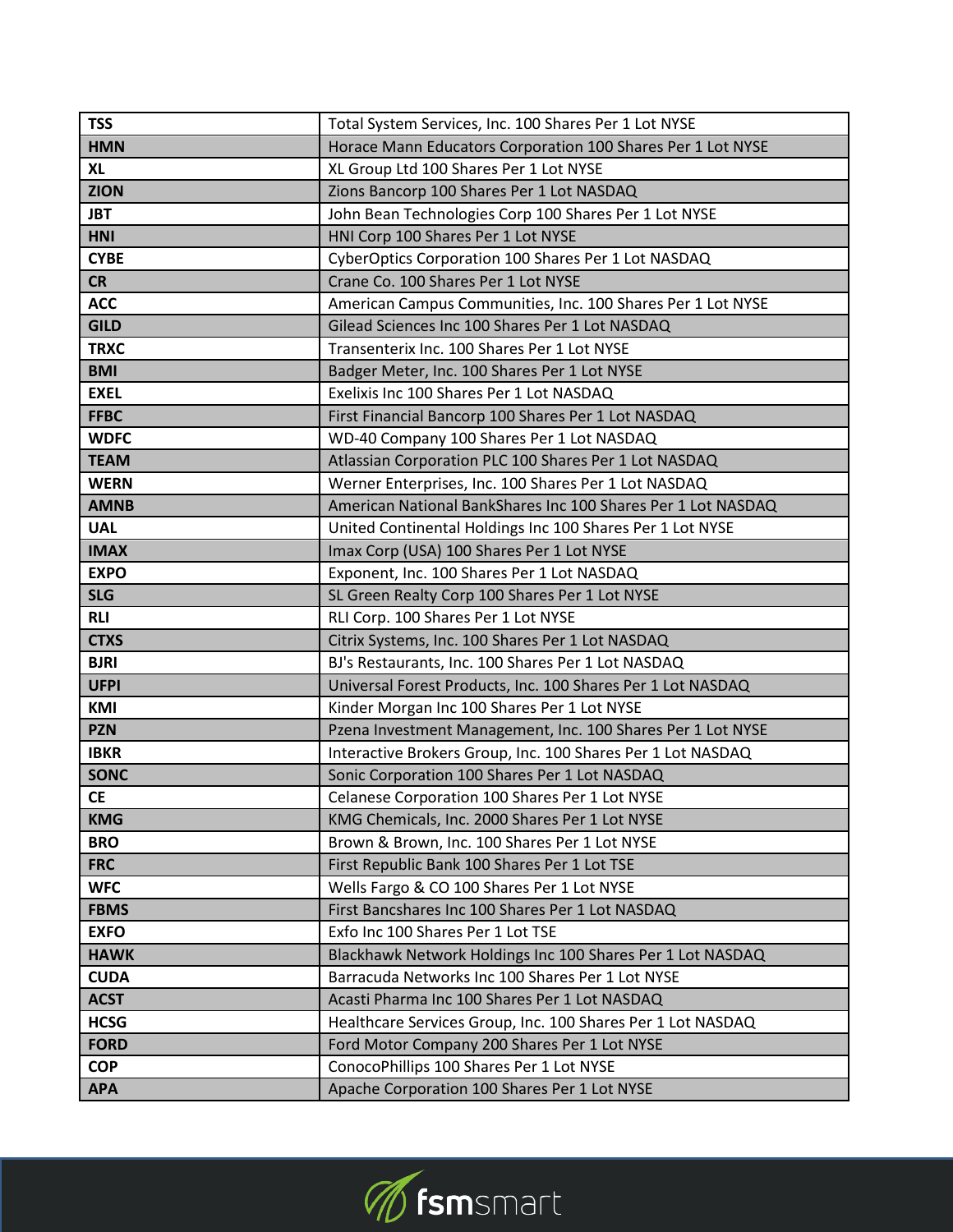| <b>BHGE</b> | Baker Hughes A GE Co 100 Shares Per 1 Lot NYSE             |
|-------------|------------------------------------------------------------|
| <b>COG</b>  | Cabot Oil & Gas Corp 100 Shares Per 1 Lot NYSE             |
| <b>HELE</b> | Helen of Troy Limited 100 Shares Per 1 Lot NASDAQ          |
| <b>ODC</b>  | Oil-Dri Corporation of America 100 Shares Per 1 Lot NYSE   |
| <b>RECN</b> | Resources Connection, Inc. 100 Shares Per 1 Lot NASDAQ     |
| <b>RT</b>   | Ruby Tuesday, Inc. 100 Shares Per 1 Lot NYSE               |
| <b>TERP</b> | TerraForm Power Inc 100 Shares Per 1 Lot NASDAQ            |
| <b>NITE</b> | NIGHTSTAR THERAPEUTICS PLC 150 Shares Per 1 Lot NASDAQ     |
| <b>CAMP</b> | CalAmp Corp. 100 Shares Per 1 Lot NASDAQ                   |
| <b>AEHR</b> | Aehr Test Systems 100 Shares Per 1 Lot NASDAQ              |
| <b>PIR</b>  | Pier 1 Imports Inc 100 Shares Per 1 Lot NYSE               |
| <b>PRGS</b> | Progress Software Corporation 100 Shares Per 1 Lot NASDAQ  |
| <b>THO</b>  | Thor Industries, Inc. 1500 Shares Per 1 Lot NYSE           |
| <b>CMTL</b> | Comtech Telecomm. Corp. 100 Shares Per 1 Lot NASDAQ        |
| <b>LNDC</b> | Landec Corporation 100 Shares Per 1 Lot NASDAQ             |
| <b>WOR</b>  | Worthington Industries, Inc. 100 Shares Per 1 Lot NYSE     |
| <b>CTAS</b> | Cintas Corporation 100 Shares Per 1 Lot NASDAQ             |
| <b>SNX</b>  | SYNNEX Corporation 100 Shares Per 1 Lot NYSE               |
| <b>MAMS</b> | MAM Software Group Inc. 100 Shares Per 1 Lot NASDAQ        |
| <b>CALM</b> | Cal-Maine Foods Inc 100 Shares Per 1 Lot NASDAQ            |
| <b>UWN</b>  | Nevada Gold & Casinos 100 Shares Per 1 Lot NYSE            |
| <b>UBP</b>  | Urstadt Biddle Properties Inc 100 Shares Per 1 Lot NYSE    |
| <b>UBA</b>  | Urstadt Biddle Properties Inc 100 Shares Per 1 Lot NYSE    |
| <b>CHKE</b> | Cherokee Inc 100 Shares Per 1 Lot NASDAQ                   |
| <b>AAR</b>  | AAR Corp. 100 Shares Per 1 Lot NYSE                        |
| <b>MLHR</b> | Herman Miller, Inc. 100 Shares Per 1 Lot NASDAQ            |
| <b>ALOG</b> | Analogic Corporation 100 Shares Per 1 Lot NASDAQ           |
| <b>JBL</b>  | Jabil Inc 100 Shares Per 1 Lot NYSE                        |
| <b>ADBE</b> | Adobe Systems Incorporated 100 Shares Per 1 Lot NASDAQ     |
| <b>FUL</b>  | HB Fuller Co 100 Shares Per 1 Lot NYSE                     |
| <b>CPRT</b> | Copart, Inc. 100 Shares Per 1 Lot NASDAQ                   |
| <b>CAFD</b> | 8Point3 Energy Partners LP 100 Shares Per 1 Lot NASDAQ     |
| <b>SCS</b>  | Steelcase Inc. 100 Shares Per 1 Lot NYSE                   |
| <b>KBH</b>  | KB Home 100 Shares Per 1 Lot NYSE                          |
| <b>ASNA</b> | Ascena Retail Group Inc 100 Shares Per 1 Lot NASDAQ        |
| <b>BHP</b>  | BHP Billiton Limited 100 Shares Per 1 Lot NYSE             |
| <b>SANW</b> | S&W Seed Company 100 Shares Per 1 Lot NASDAQ               |
| <b>AVNW</b> | Aviat Networks Inc 100 Shares Per 1 Lot NASDAQ             |
| <b>UNFI</b> | United Natural Foods, Inc. 10000 Shares Per 1 Lot NASDAQ   |
| <b>AVIR</b> | Aviragen Therapeutics Inc 100 Shares Per 1 Lot NASDAQ      |
| <b>AMRK</b> | A-Mark Precious Metals Inc 10000 Shares Per 1 Lot NASDAQ   |
| <b>PSDV</b> | pSivida Corp. 100 Shares Per 1 Lot NASDAQ                  |
| <b>FARM</b> | Farmer Brothers Co. 100 Shares Per 1 Lot NASDAQ            |
| <b>IRET</b> | INVESTORS REAL ESTATE TRUST REIT 100 Shares Per 1 Lot NYSE |

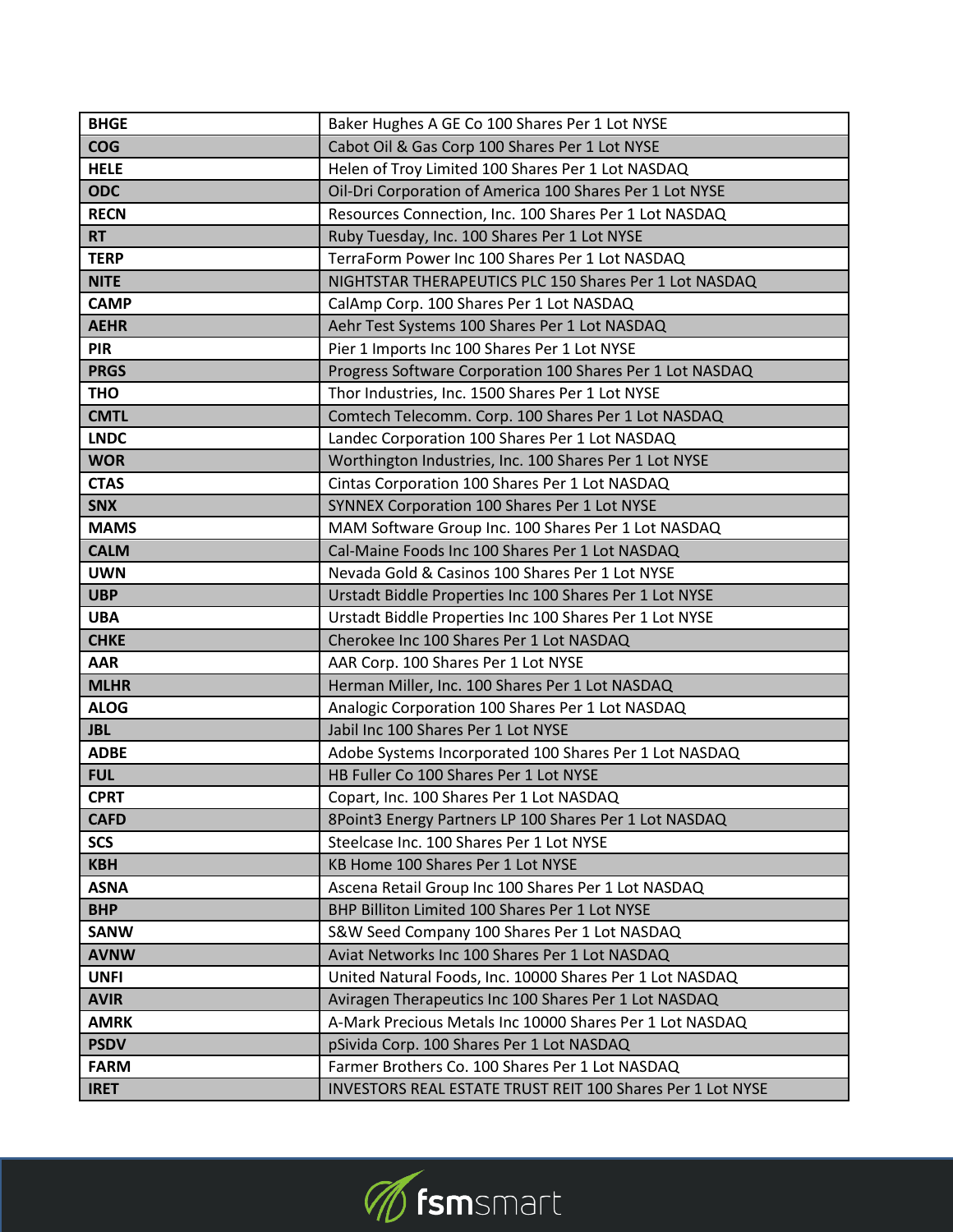| <b>QCOM</b>    | QUALCOMM Incorporated 100 Shares Per 1 Lot NASDAQ        |
|----------------|----------------------------------------------------------|
| <b>ARCW</b>    | ARC Group WorldWide Inc 100 Shares Per 1 Lot Nasdaq      |
| <b>CLDR</b>    | Cloudera Inc 100 Shares Per 1 Lot NYSE                   |
| <b>TNTR</b>    | Tintri Inc 100 Shares Per 1 Lot Nasdaq                   |
| <b>FNSR</b>    | Finisar Corporation 100 Shares Per 1 Lot Nasdaq          |
| <b>REVG</b>    | Rev Group Inc 100 Shares Per 1 Lot NYSE                  |
| <b>AOBC</b>    | American Outdoor Brands Corp 100 Shares Per 1 Lot Nasdaq |
| <b>VRNT</b>    | Verint Systems Inc. 100 Shares Per 1 Lot Nasdaq          |
| <b>KFY</b>     | Korn/Ferry International 100 Shares Per 1 Lot NYSE       |
| <b>EPM</b>     | Evolution Petroleum Corp 100 Shares Per 1 Lot NYSE       |
| <b>ABM</b>     | ABM Industries, Inc. 100 Shares Per 1 Lot NYSE           |
| <b>MIND</b>    | Mitcham Industries, Inc. 100 Shares Per 1 Lot Nasdaq     |
| <b>COUP</b>    | Coupa Software Inc 100 Shares Per 1 Lot Nasdaq           |
| <b>CASY</b>    | Casey's General Stores Inc 100 Shares Per 1 Lot Nasdaq   |
| <b>LAYN</b>    | Layne Christensen Company 100 Shares Per 1 Lot Nasdaq    |
| <b>SIGM</b>    | Sigma Designs Inc 100 Shares Per 1 Lot Nasdaq            |
| <b>PSEC</b>    | Prospect Capital Corporation 100 Shares Per 1 Lot Nasdaq |
| <b>HPE</b>     | Hewlett Packard Enterprise Co 100 Shares Per 1 Lot NYSE  |
| <b>SBERS</b>   | Sberbank of Russia 500 Shares Per 1 Lot MICEX            |
| <b>LMT</b>     | Lockheed Martin Corporation 50 Shares Per 1 Lot NYSE     |
| <b>GS</b>      | GOLDMAN SACHS GROUP INC 500 Shares Per 1 Lot NYSE        |
| <b>MERCKUS</b> | Merck Co. 500 Shares Per 1 Lot NYSE                      |
| 3M             | 3M 150 Shares Per 1 Lot - NYSE                           |
| <b>ALIBABA</b> | Alibaba Group 150 Shares Per 1 Lot Nasdaq                |
| <b>AMAZON</b>  | Amazon 150 Shares Per 1 Lot Nasdaq                       |
| <b>PAYPAL</b>  | PayPal Inc 150 Shares Per 1 Lot - NSDQ                   |
| <b>MARVELL</b> | MARVELL TECHNOLOGY 150 Shares Per 1 Lot Nasdaq           |
| <b>AMEX</b>    | AMERICAN EXPRESS CO 100 Shares Per 1 Lot - NYSE          |
| <b>EXXM</b>    | Exxon Mobil Corporation 150 Shares Per 1 Lot - NYSE      |
| <b>PFIZER</b>  | Pfizer 1 Shares Per 1 Lot NYSE                           |
| <b>CHEVRON</b> | Chevron Corporation 100 Shares Per 1 Lot - NYSE          |
| <b>BAIDU</b>   | BAIDU INC 10000 Shares Per 1 Lot Nasdaq                  |
| <b>CATER</b>   | CATERPILLAR INC 150 Shares Per 1 Lot - NYSE              |
| <b>NOBLE</b>   | NOBLE ENERGY INC 150 Shares Per 1 Lot - NYSE             |
| PG             | PROCTER & GAMBLE CO 100 Shares Per 1 Lot - NYSE          |
| <b>ZYNGA</b>   | ZYNGA INC 1 Shares Per 100 Lot NASDAQ                    |
| <b>HONEY</b>   | HONEYWELL INTL INC 500 Shares Per 1 Lot NYSE             |
| <b>YANDEX</b>  | YANDEX N V 10 Shares Per 1 Lot NASDAQ                    |
| <b>UBS</b>     | UBS GROUP AG 1 Shares Per 1 Lot NYSE                     |
| <b>ALCOA</b>   | Alcoa 2000 Shares Per 1 Lot NYSE                         |
| <b>BOA</b>     | Bank of America 2000 Shares Per 1 Lot NYSE               |
| <b>APPLE</b>   | Apple Inc. 150 Shares Per 1 Lot Nasdaq                   |
| <b>BBRY</b>    | Research In Motion 1000 Shares Per 1 Lot NASDAQ          |
| <b>BOEING</b>  | Boeing 250 Shares Per 1 Lot NYSE                         |

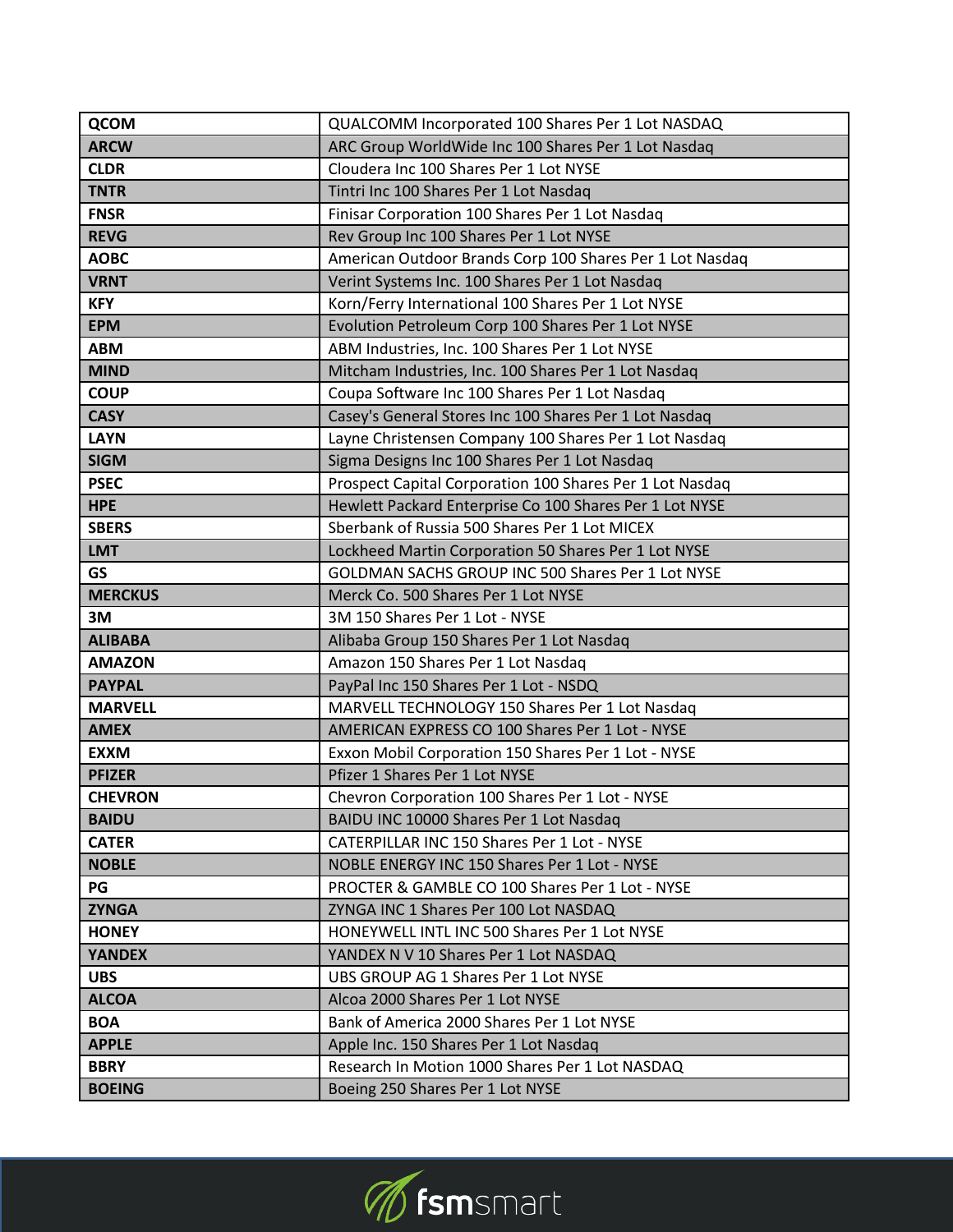| <b>CISCO</b>    | Cisco Systems 1000 Shares Per 1 Lot Nasdaq                    |
|-----------------|---------------------------------------------------------------|
| <b>COKE</b>     | Coca-Cola Inc. 250 Shares Per 1 Lot NYSE                      |
| <b>UWTI</b>     | VELOCITYSHARES 3X LONG CRUDE ETN. 150 Shares Per 1 Lot - NYSE |
| <b>FACEBOOK</b> | Facebook 500 Shares Per 1 Lot NASDAQ                          |
| <b>ATUS</b>     | Altice USA Inc 1000 Shares Per 1 Lot Nasdaq                   |
| <b>AABA</b>     | Altaba Inc 100 Shares Per 1 Lot NASDAQ                        |
| <b>CITI</b>     | CitiGroup 500 Shares Per 1 Lot NYSE                           |
| <b>IRBT</b>     | iRobot CORP 150 Shares Per 1 Lot NASDAQ                       |
| <b>MKSI</b>     | MKS Instruments 150 Shares Per 1 Lot NASDAQ                   |
| <b>MORN</b>     | Morningstar INC 150 Shares Per 1 Lot NASDAQ                   |
| <b>TEXAS</b>    | TEXAS INSTRS INC 150 Shares Per 1 Lot NASDAQ                  |
| <b>ILMN</b>     | ILLUMINA INC 1 Shares Per 1 Lot NASDAQ                        |
| <b>ALLSTATE</b> | ALLSTATE CORP 1 Shares Per 1 Lot NYSE                         |
| <b>FERRARI</b>  | FERRARI 100 Shares Per 1 Lot NYSE                             |
| <b>EBAY</b>     | eBay 500 Shares Per 1 Lot Nasdaq                              |
| <b>GE</b>       | General Electric 1000 Shares Per 1 Lot NYSE                   |
| <b>GM</b>       | General Motors 1000 Shares Per 1 Lot NYSE                     |
| <b>GOOGLE</b>   | Google 25 Shares Per 1 Lot Nasdaq                             |
| <b>HPACK</b>    | Hewlett Packard 1000 Shares Per 1 Lot NYSE                    |
| <b>INTEL</b>    | Intel 500 Shares Per 1 Lot Nasdaq                             |
| <b>JNJ</b>      | Johnson & Johnson 250 Shares Per 1 Lot NYSE                   |
| <b>MCDON</b>    | McDonalds 150 Shares Per 1 Lot NYSE                           |
| <b>JPM</b>      | JP Morgan 500 Shares Per 1 Lot NYSE                           |
| <b>MSFT</b>     | Microsoft 500 Shares Per 1 Lot Nasdaq                         |
| <b>MONSANTO</b> | Monsanto 250 Shares Per 1 Lot NYSE                            |
| <b>MORSTAN</b>  | Morgan Stanley 1000 Shares Per 1 Lot NYSE                     |
| <b>INO</b>      | Inovio Pharmaceuticals Inc. 150 Shares Per 1 Lot NASDAQ       |
| <b>NOKIA</b>    | Nokia 2000 Shares Per 1 Lot NYSE                              |
| <b>RDS</b>      | Royal Dutch Shell plc 100 Shares Per 1 Lot NYSE               |
| <b>SHINHAN</b>  | Shinhan Financial Group 250 Shares Per 1 Lot NYSE             |
| <b>SONY</b>     | SONY 30 Shares Per 1 Lot NYSE                                 |
| <b>TOYOTA</b>   | Toyota 250 Shares Per 1 Lot NYSE                              |
| <b>NETFLIX</b>  | NETFLIX INC 100 Shares Per 1 Lot - NSDQ                       |
| <b>TSLA</b>     | Tesla Motors Inc. 50 Shares Per 1 Lot NASDAQ                  |
| <b>TWITTER</b>  | Twitter 750 Shares Per 1 Lot NYSE                             |
| <b>NVIDIA</b>   | NVIDIA CORP 10 Shares Per 1 Lot NASDAQ                        |
| <b>ATVI</b>     | Activision Blizzard Inc 1 Shares Per 100 Lot NASDAQ           |
| <b>ACAD</b>     | ACADIA Pharmaceuticals Inc 500 Shares Per 1 Lot Nasdaq        |
| <b>AMGEN</b>    | AMGEN INC 100 Shares Per 1 Lot - NSDQ                         |
| <b>CMG</b>      | CHIPOTLE MEXICAN GRILL INC. 1 Shares Per 1 Lot NYSE           |
| <b>AMP</b>      | Ameriprise Financial (AMP) 100 Shares Per1 Lot                |
| <b>CHE</b>      | Chemed (CHE) 100 Shares Per1 Lot                              |
| <b>PSB</b>      | PS Business Parks (PSB) 100 Shares Per1 Lot                   |
| YAHOO           | Yahoo 1000 Shares Per 1 Lot Nasdaq                            |

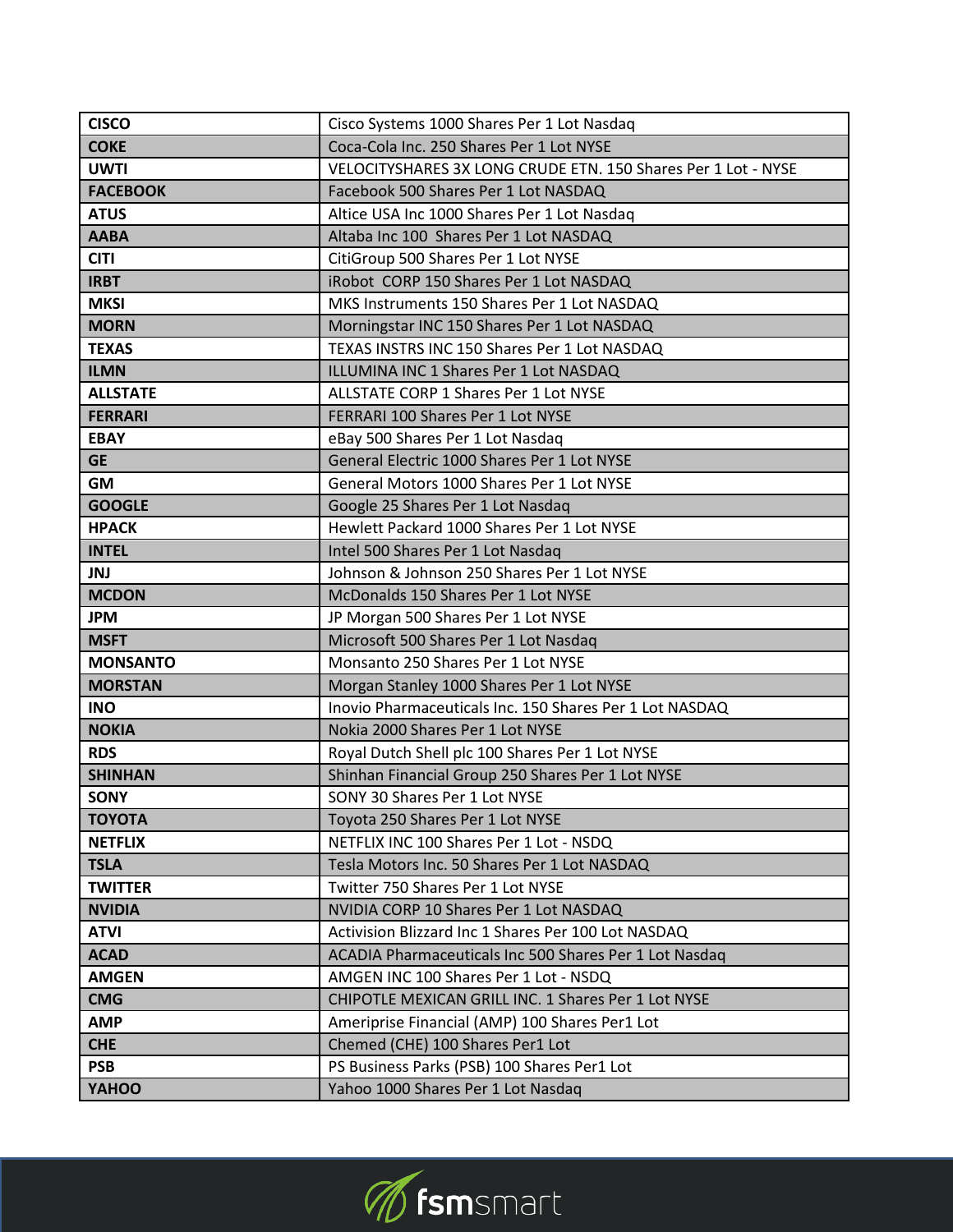| <b>MACYS</b>     | Macy's Inc 2000 Shares Per 1 Lot NYSE                         |
|------------------|---------------------------------------------------------------|
| <b>PENNEY</b>    | JC Penney Company Inc 2000 Shares Per 1 Lot NYSE              |
| <b>BERKB</b>     | Berkshire Hathaway Class B 150 Shares Per 1 Lot NYSE          |
| <b>HAS</b>       | HASBRO INC 500 Shares Per 1 Lot Nasdaq                        |
| <b>USSTEEL</b>   | United Steel 1000 Shares Per 1 Lot NYSE                       |
| <b>BERK</b>      | Berkshire Hathaway Class A 150 Shares Per 1 Lot NYSE          |
| <b>AZUL</b>      | Azul SA 100 Shares Per 1 Lot NYSE                             |
| <b>ATNT</b>      | AT&T, Inc 100 Shares Per 1 Lot NYSE                           |
| <b>PEPSI</b>     | PepsiCo, Inc 100 Shares Per 1 Lot - NYSE                      |
| <b>VERIZON</b>   | Verizon Communications Inc 100 Shares Per 1 Lot NYSE          |
| <b>RLAUREN</b>   | Ralph Lauren Corporation 100 Shares Per 1 Lot - NYSE          |
| <b>IBM</b>       | IBM 150 Shares Per 1 Lot NYSE                                 |
| <b>TMUS</b>      | T-Mobile US Inc 1500 Shares Per 1 Lot Nasdaq                  |
| <b>CBPO</b>      | CHINA BIOLOGIC PRODS INC 150 Shares Per 1 Lot NASDAQ          |
| <b>EQUINIX</b>   | EQUINIX INC 100 Shares Per 1 Lot - NSDQ                       |
| <b>VNTR</b>      | VENATOR MATERIALS 2000 Shares Per 1 Lot NYSE                  |
| <b>RNGR</b>      | RANGER ENERGY SERVICES INC 100 Shares per 1 Lot NYSE          |
| <b>ALBEMARLE</b> | Albemarle Corporation 100 Shares Per 1 Lot - NYSE             |
| <b>MARRIOT</b>   | Marriott International Inc 100 Shares Per 1 Lot - NYSE        |
| <b>DISNEY</b>    | Walt Disney Company 100 Shares Per 1 Lot - NYSE               |
| <b>NTES</b>      | NetEase Inc 100 Shares Per 1 Lot - NYSE                       |
| <b>DPS</b>       | Dr Pepper Snapple Group Inc. 100 Shares Per 1 Lot Nasdaq      |
| <b>AMC</b>       | AMC Entertainment Holdings Inc. 100 Shares Per 1 Lot Nasdaq   |
| <b>AKER</b>      | Akers Biosciences Inc. 100 Shares Per 1 Lot Nasdaq            |
| <b>SITO</b>      | Sito Mobile Ltd. 100 Shares Per 1 Lot Nasdaq                  |
| <b>ANY</b>       | Sphere 3D Corp. 100 Shares Per 1 Lot Nasdaq                   |
| <b>DAVE</b>      | Famous Dave's of America, Inc. 100 Shares Per 1 Lot Nasdaq    |
| <b>OXBR</b>      | Oxbridge Re Holdings Ltd. 100 Shares Per 1 Lot Nasdaq         |
| <b>FLL</b>       | Full House Resorts, Inc. 100 Shares Per 1 Lot Nasdaq          |
| <b>FENG</b>      | Phoenix New Media Ltd ADR. 100 Shares Per 1 Lot Nasdaq        |
| <b>CATS</b>      | Catasys, Inc. 100 Shares Per 1 Lot Nasdaq                     |
| <b>URBN</b>      | Urban Outfitters, Inc. 100 Shares Per 1 Lot Nasdaq            |
| <b>VIAV</b>      | Viavi Solutions Inc. 100 Shares Per 1 Lot Nasdaq              |
| <b>BMA</b>       | Banco Macro SA (ADR) ADR Class B 100 Shares Per 1 Lot Nasdaq  |
| <b>GPS</b>       | Gap Inc. 100 Shares Per 1 Lot NYSE                            |
| <b>ZOES</b>      | Zoe's Kitchen Inc. 100 Shares Per 1 Lot NYSE                  |
| <b>AMAT</b>      | Applied Materials, Inc. 100 Shares Per 1 Lot NASDAQ           |
| <b>CRMT</b>      | America's Car-Mart, Inc.100 Shares Per 1 Lot NASDAQ           |
| <b>ATGE</b>      | Adtalem Global Education Inc. 100 Shares Per 1 Lot NYSE       |
| <b>CIB</b>       | Bancolombia SA (ADR). 100 Shares Per 1 Lot NYSE               |
| <b>BRID</b>      | Bridgford Foods Corporation. 100 Shares Per 1 Lot Nasdaq      |
| <b>DL</b>        | China Distance Education Hldgs Ltd. 100 Shares Per 1 Lot NYSE |
| <b>FANH</b>      | Fanhua Inc (GDR) 100 Shares Per 1 Lot Nasdaq                  |
| <b>TEDU</b>      | Tarena International Inc(ADR) 100 Shares Per 1 Lot Nasdaq     |

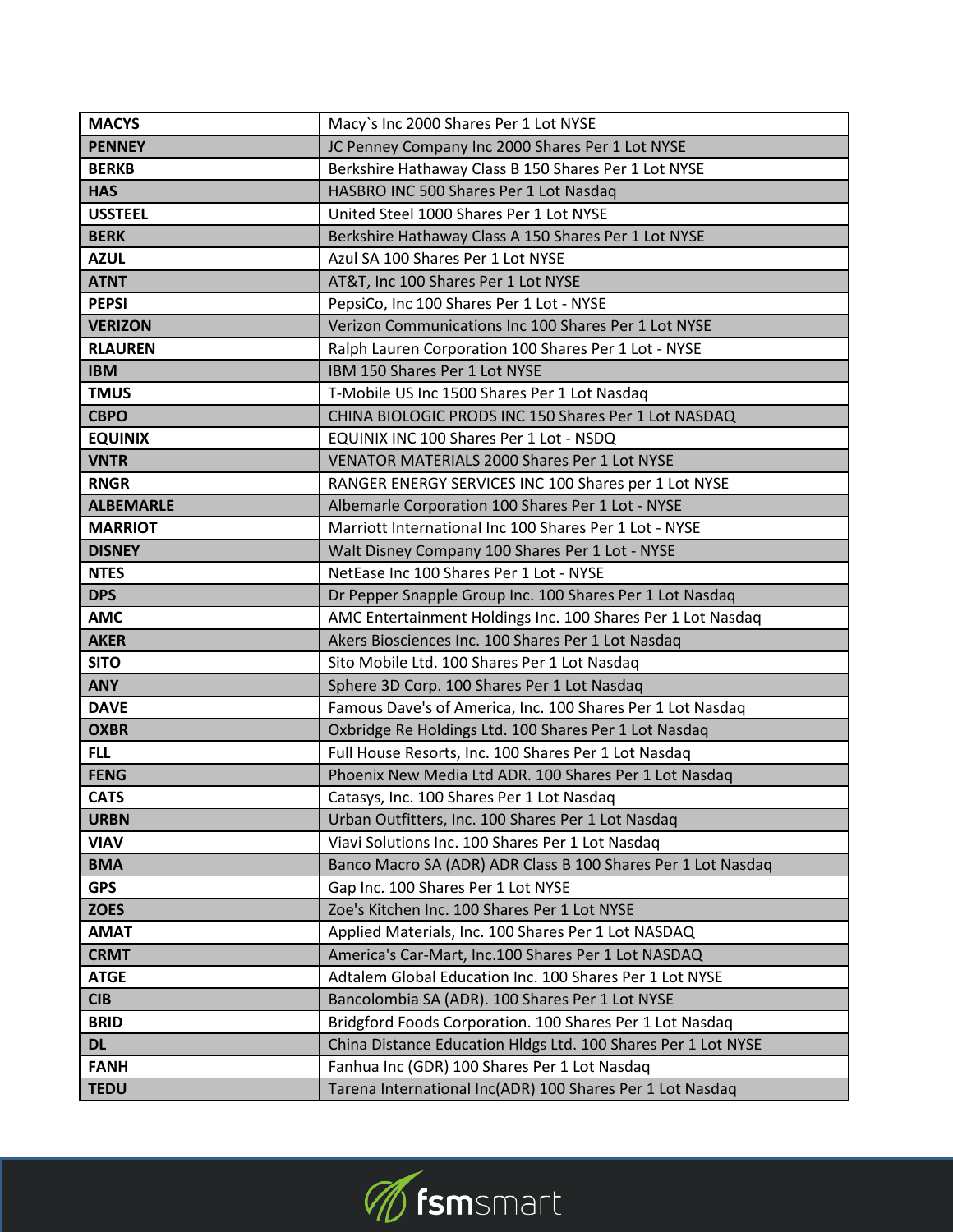| <b>MNGA</b>    | MagneGas Corporation 100 Shares Per 1 Lot Nasdaq           |
|----------------|------------------------------------------------------------|
| <b>IMUC</b>    | ImmunoCellular Therapeutics Ltd 100 Shares Per 1 Lot NYSE  |
| <b>ZTO</b>     | ZTO Express (Cayman) Inc (ADR) 100 Shares Per 1 Lot NYSE   |
| <b>CRM</b>     | salesforce.com, inc. 100 Shares Per 1 Lot NYSE             |
| <b>CREE</b>    | Cree, Inc. 100 Shares Per 1 Lot Nasdaq                     |
| <b>LZB</b>     | La-Z-Boy Incorporated 100 Shares Per 1 Lot NYSE            |
| <b>ARAY</b>    | Accuray Incorporated 100 Shares Per 1 Lot Nasdaq           |
| <b>HP</b>      | HP Inc. 100 Shares Per 1 Lot NYSE                          |
| <b>GES</b>     | Guess?, Inc. 100 Shares Per 1 Lot NYSE                     |
| <b>EDAP</b>    | Edap Tms SA (ADR) 100 Shares Per 1 Lot Nasdaq              |
| <b>RAVN</b>    | Raven Industries, Inc. 100 Shares Per 1 Lot Nasdaq         |
| <b>QADA</b>    | QAD Inc. Class A 100 Shares Per 1 Lot Nasdaq               |
| <b>LFC</b>     | China Life Ins-A 100 Shares Per 1 Lot NYSE                 |
| <b>PTR</b>     | PetroChina Company Limited (ADR) 100 Shares Per 1 Lot NYSE |
| <b>ADSK</b>    | Autodesk, Inc. 100 Shares Per 1 Lot Nasdaq                 |
| <b>VMW</b>     | VMware, Inc. 100 Shares Per 1 Lot NYSE                     |
| <b>ACET</b>    | Aceto Corporation 100 Shares Per 1 Lot Nasdaq              |
| <b>BMRA</b>    | Biomerica, Inc. 100 Shares Per 1 Lot Nasdaq                |
| <b>CTLT</b>    | Catalent Inc 100 Shares Per 1 Lot NYSE                     |
| <b>CULP</b>    | Culp, Inc. 100 Shares Per 1 Lot NYSE                       |
| <b>NOAH</b>    | Noah Holdings Limited (ADR) 100 Shares Per 1 Lot NYSE      |
| <b>EXA</b>     | Exa Corp 100 Shares Per 1 Lot Nasdaq                       |
| <b>HRB</b>     | H & R Block Inc 100 Shares Per 1 Lot NYSE                  |
| <b>AVAV</b>    | AeroVironment, Inc. 100 Shares Per 1 Lot Nasdaq            |
| <b>NCS</b>     | NCI Building Systems Inc 100 Shares Per 1 Lot NYSE         |
| <b>BOX</b>     | Box Inc 100 Shares Per 1 Lot NYSE                          |
| <b>SMTC</b>    | Semtech Corporation 100 Shares Per 1 Lot Nasdaq            |
| <b>KEYS</b>    | Keysight Technologies Inc 100 Shares Per 1 Lot NYSE        |
| <b>WDAY</b>    | Workday Inc 100 Shares Per 1 Lot Nasdaq                    |
| <b>GEF</b>     | Greif, Inc. Class A 100 Shares Per 1 Lot NYSE              |
| <b>PANW</b>    | Palo Alto Networks Inc 100 Shares Per 1 Lot NYSE           |
| <b>AMBA</b>    | Ambarella Inc 100 Shares Per 1 Lot Nasdaq                  |
| <b>NTNX</b>    | Nutanix Inc 100 Shares Per 1 Lot NYSE                      |
| <b>TECD</b>    | Tech Data Corp 100 Shares Per 1 Lot Nasdaq                 |
| <b>NTL</b>     | Nortel Inversora SA (ADR) 100 Shares Per 1 Lot NYSE        |
| <b>USFD</b>    | US Foods Holding Corp 250 Shares Per 1 Lot NYSE            |
| <b>NIKE</b>    | Nike, Inc. 150 Shares Per 1 Lot - NYSE                     |
| <b>OMC</b>     | Omnicom Group Inc 1000 Shares Per 1 Lot NYSE               |
| <b>BEIGENE</b> | BeiGene Ltd 1500 Shares Per 1 Lot Nasdaq                   |
| <b>MCARD</b>   | Mastercard Inc 150 Shares Per 1 Lot NYSE                   |
| <b>BGNE</b>    | BeiGene Ltd 150 Shares Per 1 Lot Nasdaq                    |
| <b>BLK</b>     | BlackRock Inc 100 Shares Per 1 Lot NYSE                    |
| <b>NAVI</b>    | Navient Corporation 1 Shares Per 1 Lot Nasdaq              |
| <b>TWLO</b>    | Twilio Inc 10000 Shares Per 1 Lot NYSE                     |

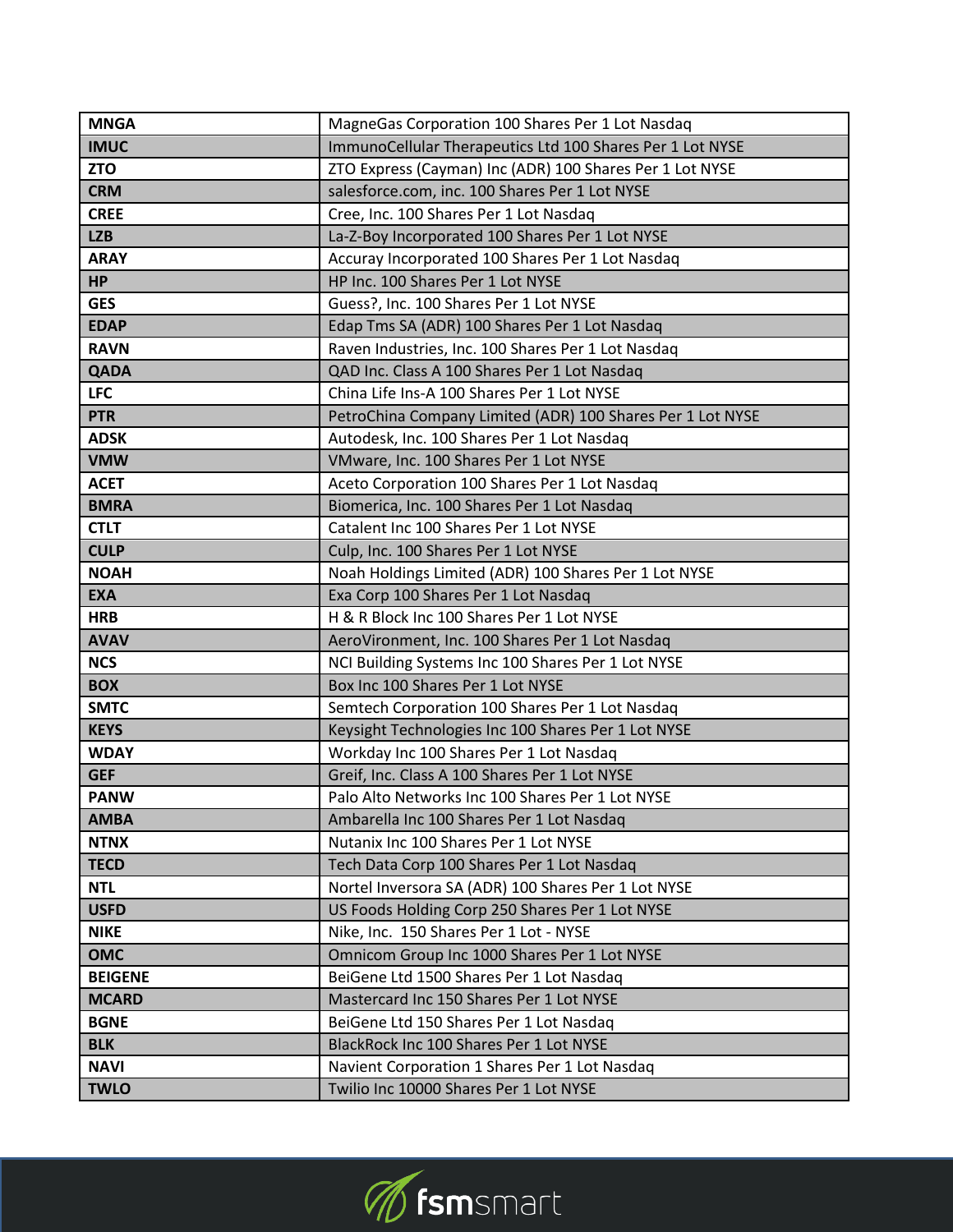| <b>NNI</b>      | Nelnet, Inc 1 Shares Per 1 Lot NYSE                          |
|-----------------|--------------------------------------------------------------|
| <b>TTD</b>      | TRADE DESK, INC. 150 Shares Per 1 Lot NASDAQ                 |
| <b>VISA</b>     | VISA INC 150 Shares Per 1 Lot NYSE                           |
| <b>CHK</b>      | Chesapeake Energy Corp 250 Shares Per 1 Lot NYSE             |
| <b>ITUB</b>     | Itau Unibanco Banco Holding SA 250 Shares Per 1 Lot NYSE     |
| <b>RANDG</b>    | Randgold Resources Ltd 100 Shares Per 1 Lot Nasdaq           |
| <b>PETRO</b>    | Petroleo Brasileiro Petrobras SA 150 Shares Per 1 Lot - NYSE |
| <b>VALE</b>     | VALE 500 Shares Per 1 Lot NYSE                               |
| <b>SNAPCHAT</b> | SNAP INC 100 Shares Per 1 Lot - NYSE                         |
| <b>MRO</b>      | Marathon Oil Corporation 1 Shares Per 1 Lot NYSE             |
| <b>ORACLE</b>   | Oracle Corporation 100 Shares Per 1 Lot NYSE                 |
| <b>GPRO</b>     | GO PRO 10000 Shares Per 1 Lot NYSE                           |

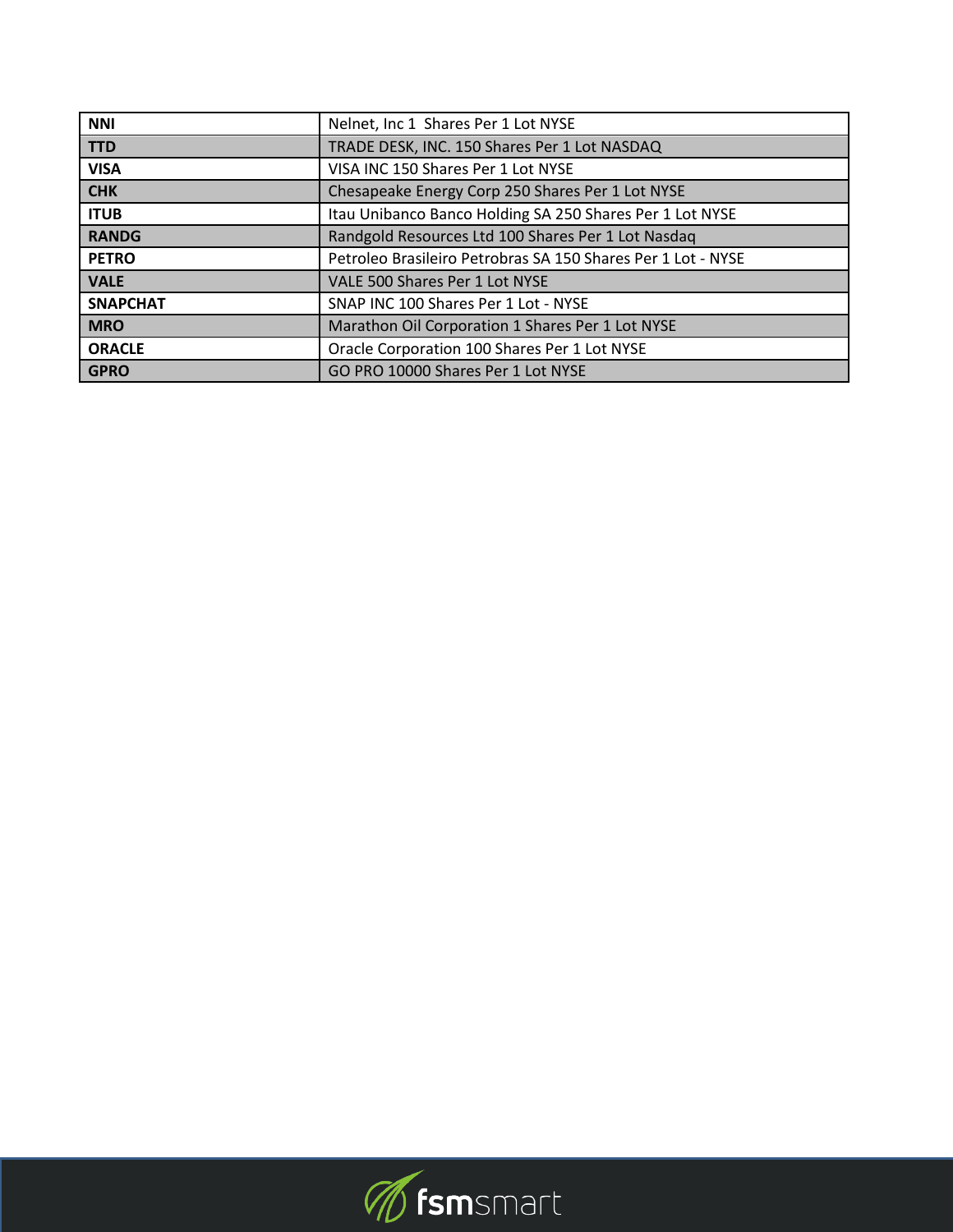## **(Derivative Specifications) Equities Europe**

| <b>EQUITIES EUROPE</b> | <b>DESCRIPTION</b>                                          |
|------------------------|-------------------------------------------------------------|
| <b>UNILEVER</b>        | <b>UNILEVER OS 250 Shares Per 1 Lot Euronext</b>            |
| <b>DP</b>              | DEUTSCHE POST 1 Shares Per 1 Lot Deutsche Borse             |
| <b>KRONES</b>          | KRONES AG 1 Shares Per 1 Lot Deutsche Borse                 |
| <b>KUKA</b>            | KUKA AG 1 Shares Per 1 Lot Deutsche Borse                   |
| <b>LANXESS</b>         | LANXESS AG 1 Shares Per 1 Lot Deutsche Borse                |
| <b>LEG</b>             | LEG IMMOBILIEN AG 1 Shares Per 1 Lot Deutsche Borse         |
| <b>LPKF</b>            | LPKF LASER+ELECTRON. 1 Shares Per 1 Lot Deutsche Borse      |
| <b>LEONI</b>           | LEONI CORPORATION 1 Shares Per 1 Lot Deutsche Borse         |
| <b>LUFTHANSA</b>       | LUFTHANSA 1 Shares Per 1 Lot Deutsche Borse                 |
| <b>LONZA</b>           | LONZA N 1 Shares Per 1 Lot Swiss Exchange                   |
| <b>DEUTZ</b>           | DEUTZ AG O.N. 1 Shares Per 1 Lot Deutsche Borse             |
| <b>DIALOG</b>          | DIALOG SEMICOND. LS-1 Shares Per 1 Lot Deutsche Borse       |
| <b>DMG</b>             | DMG MORI AG O.N. LS-1 Shares Per 1 Lot Deutsche Borse       |
| <b>DUERR</b>           | DUERR AG O.N. 1 Shares Per 1 Lot Deutsche Borse             |
| <b>FRAPORT</b>         | FRAPORT AG FFM.AIRPORT 1 Shares Per 1 Lot Deutsche Borse    |
| <b>TKAG</b>            | THYSSENKRUPP 1Shares Per 1 Lot Deutsche Borse               |
| <b>STANDARDCH</b>      | STANDARD CHARTERED PLC 1 Shares Per 1 Lot - London exchange |
| <b>SWATCH</b>          | SWATCH GROUP I 1 Shares Per 1 Lot Swiss Exchange            |
| <b>MAN</b>             | MAN LTD 1 Shares Per 1 Lot Deutsche Borse                   |
| <b>MTU</b>             | MTU AERO ENGINES NA O.N. 1 Shares Per 1 Lot Deutsche Borse  |
| MUV <sub>2</sub>       | MUENCH RUECKVERS 1 Shares Per 1 Lot Deutsche Borse          |
| <b>NORDEX</b>          | NORDEX SE O.N. 1 Shares Per 1 Lot Deutsche Borse            |
| <b>NORMA</b>           | NORMA GROUP SE NA O.N. 1 Shares Per 1 Lot Deutsche Borse    |
| <b>OSRAM</b>           | OSRAM LICHT AG NA O.N. 1 Shares Per 1 Lot Deutsche Borse    |
| <b>PUMA</b>            | PUMA SE 1 Shares Per 1 Lot Deutsche Borse                   |
| <b>RATIONAL</b>        | RATIONAL AG 1 Shares Per 1 Lot Deutsche Borse               |
| <b>RHOEN</b>           | RHOEN-KLINIKUM O.N 1 Shares Per 1 Lot Deutsche Borse        |
| <b>RTL</b>             | RTL GROUP 1 Shares Per 1 Lot Deutsche Borse                 |
| <b>PHIA</b>            | PHILIPS KON 1 Shares Per 1 Lot Euronext                     |
| <b>NOKIA-FIN</b>       | Nokia Oyj 1 Shares Per 1 Lot OMX Helsinki                   |
| <b>NESTLE</b>          | NESTLE N 1 Shares Per 1 Lot Swiss Exchange                  |
| <b>NOVARTIS</b>        | NOVARTIS N 1 Shares Per 1 Lot Swiss Exchange                |
| <b>ROCHE</b>           | ROCHE GS 1 Shares Per 1 Lot Swiss Exchange                  |
| <b>GEA</b>             | GEA GROUP AG 1 Shares Per 1 Lot Deutsche Borse              |
| <b>WACKER</b>          | WACKER CHEMIE O.N. 1 Shares Per 1 Lot Deutsche Borse        |
| <b>WEBER</b>           | GERRY WEBER INTERNAT.O.N. 1 Shares Per 1 Lot Deutsche Borse |
| <b>WINCOR</b>          | WINCOR NIXDORF O.N. 1 Shares Per 1 Lot Deutsche Borse       |
| <b>WIRECARD</b>        | WIRECARD AG 1 Shares Per 1 Lot Deutsche Borse               |

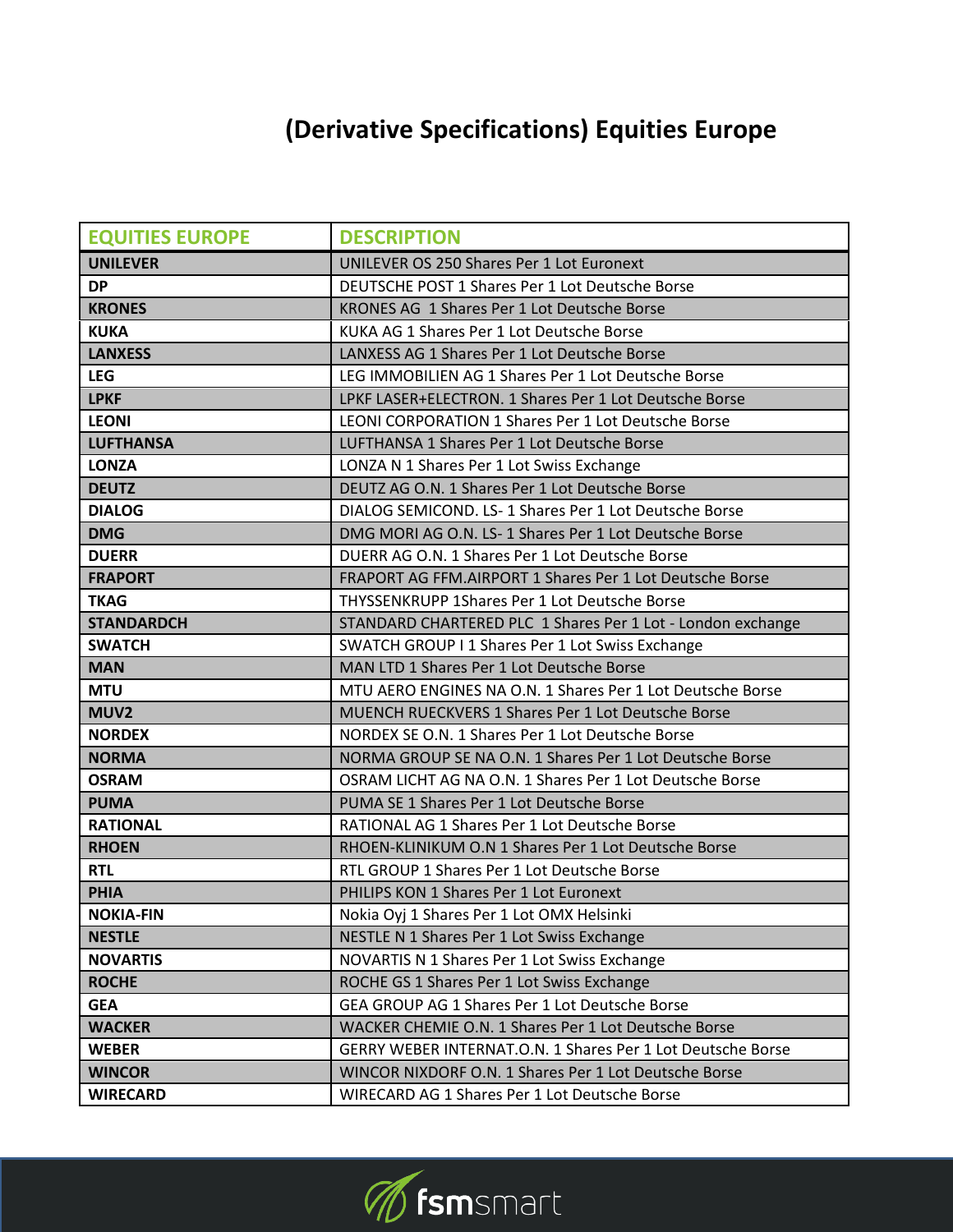| <b>ZALANDO</b>    | ZALANDO SE 1 Shares Per 1 Lot Deutsche Borse               |
|-------------------|------------------------------------------------------------|
| <b>ZOOPLUS</b>    | ZOOPLUS AG 1 Shares Per 1 Lot Deutsche Borse               |
| <b>SALZGITTER</b> | SALZGITTER AG O.N. 1 Shares Per 1 Lot Deutsche Borse       |
| <b>SIXT</b>       | SIXT SE ST O.N. 1 Shares Per 1 Lot Deutsche Borse          |
| <b>SKY</b>        | SKY London 1 Shares Per 1 Lot LSE (PENNY)                  |
| <b>SMA</b>        | SMA SOLAR TECHNOL.AG 1 Shares Per 1 Lot Deutsche Borse     |
| <b>SPRINGER</b>   | A.SPRINGER SE VNA 1 Shares Per 1 Lot Deutsche Borse        |
| <b>SUEDZUCKER</b> | SUEDZUCKER AG O.N. 1 Shares Per 1 Lot Deutsche Borse       |
| <b>TAG</b>        | TAG IMMOBILIEN AG 1 Shares Per 1 Lot Deutsche Borse        |
| <b>FUCHS</b>      | FUCHS PETROL.SE VZO O.N. 1 Shares Per 1 Lot Deutsche Borse |
| <b>GERRESHEIM</b> | <b>GERRESHEIMER AG 1 Shares Per 1 Lot Deutsche Borse</b>   |
| <b>AIRBUS-XET</b> | AIRBUS GROUP 1 Shares Per 1 Lot Deutsche Borse             |
| <b>ATHENS</b>     | Athens Stock Exchange 1=1                                  |
| <b>ADVA</b>       | ADVA OPT.NETW.SE O.N. 1 Shares Per 1 Lot Deutsche Borse    |
| <b>AAREAL</b>     | AAREAL BANK AG 1 Shares Per 1 Lot Deutsche Borse           |
| <b>BASF</b>       | BASF SE 1 Shares Per 1 Lot Deutsche Borse                  |
| <b>BERTRANDT</b>  | BERTRANDT AG O.N. 1 Shares Per 1 Lot Deutsche Borse        |
| <b>BAUER</b>      | BAUER AG 1 Shares Per 1 Lot Deutsche Borse                 |
| <b>BILFINGER</b>  | BILFINGER SE O.N. 1 Shares Per 1 Lot Deutsche Borse        |
| <b>BOSS</b>       | HUGO BOSS AG NA O.N. 1 Shares Per 1 Lot Deutsche Borse     |
| <b>ACKERMANS</b>  | Ackermans 250 Shares Per 1 Lot NYSE Euronext Brussels      |
| <b>MERCK</b>      | Merck Co. 500 Shares Per 1 Lot NYSE                        |
| <b>ALLI</b>       | Allianz 150 Shares Per 1 Lot Deutsche Borse                |
| <b>ADIDAS</b>     | Adidas 250 Shares Per 1 Lot Deutsche Borse                 |
| <b>BAYER</b>      | Bayer 250 Shares Per 1 Lot Deutsche Borse                  |
| <b>BMW</b>        | BMW 250 Shares Per 1 Lot Deutsche Borse                    |
| <b>COMMBK</b>     | Commerz Bank 10000 Shares Per 1 Lot Deutsche Borse         |
| <b>DAIM</b>       | Daimler 500 Shares Per 1 Lot Deutsche Borse                |
| <b>DBFRA</b>      | Deutsche Bank 500 Shares Per 1 Lot Deutsche Borse          |
| <b>DTELE</b>      | Deutsche Telekom 2000 Shares Per 1 Lot Deutsche Borse      |
| <b>EOAN</b>       | E. ON 1000 Shares Per 1 Lot Deutsche Borse                 |
| <b>INFTECH</b>    | Infineon Tech 2000 Shares Per 1 Lot Deutsche Borse         |
| <b>SAP</b>        | SAP 250 Shares Per 1 Lot Deutsche Borse                    |
| <b>SIE</b>        | Siemens 150 Shares Per 1 Lot Deutsche Borse                |
| <b>VOWGEN</b>     | VolksWagen 150 Shares Per 1 Lot Deutsche Borse             |
| <b>METRO</b>      | Metro 500 Shares Per 1 Lot Deutsche Borse                  |
| <b>AGRIC</b>      | Credit Agricole 10000 Shares Per 1 Lot Euronext            |
| <b>BNPEU</b>      | BNP Paribas 500 Shares Per 1 Lot Euronext                  |
| <b>CAP</b>        | Cap Gemini 500 Shares Per 1 Lot Euronext                   |
| <b>CARREF</b>     | Carrefour 1000 Shares Per 1 Lot Euronext                   |
| <b>EDF</b>        | EDF 1000 Shares Per 1 Lot Euronext                         |
| GSZ               | GDF Suez 1000 Shares Per 1 Lot Euronext                    |
| <b>MCHLIN</b>     | Michelin 250 Shares Per 1 Lot Euronext                     |
| <b>LVMH</b>       | LVMH SA 150 Shares Per 1 Lot Euronext                      |

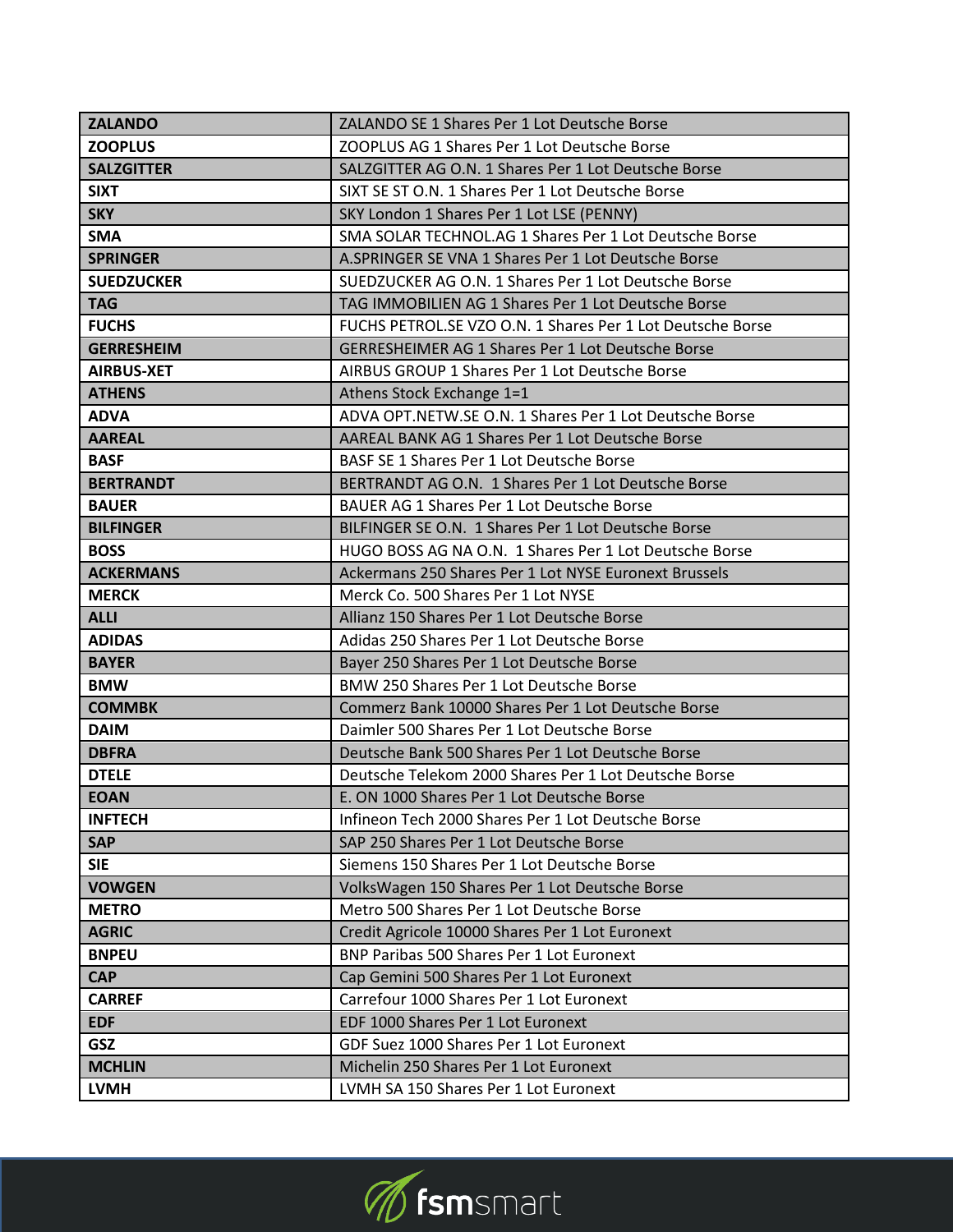| <b>NICOX</b>     | NicOx 2000 Shares Per 1 Lot NYSE Euronext Paris.         |
|------------------|----------------------------------------------------------|
| <b>ORANGEFR</b>  | Orange France 1000 Shares Per 1 Lot Euronext             |
| <b>SGOBAIN</b>   | Saint Gobain 500 Shares Per 1 Lot Euronext               |
| <b>SNFEUR</b>    | Sanofi-Aventis 250 Shares Per 1 Lot Euronext             |
| <b>TOTAL</b>     | <b>Total 500 Shares Per 1 Lot Euronext</b>               |
| <b>VALLOUREX</b> | Vallourex 500 Shares Per 1 Lot NYSE Euronext Paris.      |
| <b>SOCIETE</b>   | Societe Generale 1000 Shares Per 1 Lot Euronext          |
| <b>GEMALTO</b>   | <b>GEMALTO 100 Shares Per 1 Lot Euronext</b>             |
| <b>VINCI</b>     | Vinci 500 Shares Per 1 Lot Euronext                      |
| <b>ACCOR</b>     | Accor SA 300 Shares Per 1 Lot Euronext                   |
| <b>AIR</b>       | Air Liquide SA 100 Shares Per 1 Lot Euronext             |
| <b>AIRBUS</b>    | AIRBUS GROUP 200 Shares Per 1 Lot Euronext               |
| <b>ALSTOM</b>    | Alstom SA 500 Shares Per 1 Lot Euronext                  |
| <b>ESSILOR</b>   | Essilor International 150 Shares Per 1 Lot Euronext      |
| <b>ARLMIT</b>    | ArcelorMittal 900 Shares Per 1 Lot Euronext              |
| <b>BYGUES</b>    | Bouygues SA 350 Shares Per 1 Lot Euronext                |
| <b>DANONE</b>    | Danone SA 200 Shares Per 1 Lot Euronext                  |
| <b>LOREAL</b>    | L'Oreal SA 100 Shares Per 1 Lot Euronext                 |
| <b>LAFARGE</b>   | Lafarge SA 150 Shares Per 1 Lot Euronext                 |
| <b>LEGRAND</b>   | Legrand SA 250 Shares Per 1 Lot Euronext                 |
| <b>PERNOD</b>    | Pernod Ricard SA 150 Shares Per 1 Lot Euronext           |
| <b>PPR</b>       | PPR SA 70 Shares Per 1 Lot Euronext                      |
| <b>PUB</b>       | Publicis pb SA 150 Shares Per 1 Lot Euronext             |
| <b>RENAULT</b>   | Renault SA 150 Shares Per 1 Lot Euronext                 |
| <b>SOLVAY</b>    | Solvay SA 100 Shares Per 1 Lot Euronext                  |
| <b>UNIBL</b>     | UNIBAIL RODAMCO 50 Shares Per 1 Lot Euronext             |
| <b>SCHNEIDER</b> | Schneider Electric 150 Shares Per 1 Lot Euronext         |
| <b>VEOLIA</b>    | Veolia Environnement 750 Shares Per 1 Lot Euronext       |
| <b>VIVF</b>      | Vivendi France 1000 Shares Per 1 Lot Euronext            |
| <b>FRTELE</b>    | France Telecom 1000 Shares Per 1 Lot Euronext            |
| <b>ENI</b>       | ENI 1000 Shares Per 1 Lot Borsa Italiana                 |
| <b>UNISPA</b>    | Unicredito Spa 10000 Shares Per 1 Lot Borsa Italiana     |
| <b>TELITA</b>    | Telecom Italia Ord 10000 Shares Per 1 Lot Borsa Italiana |
| <b>GENE</b>      | Generali Ass 2000 Shares Per 1 Lot Borsa Italiana        |
| <b>ENEL</b>      | ENEL 10000 Shares Per 1 Lot Borsa Italiana               |
| <b>BUZZI</b>     | Buzzi Unicem 2000 Shares Per 1 Lot Borsa Italiana        |
| <b>FIAT</b>      | FIAT 10000 Shares Per 1 Lot Borsa Italiana               |
| <b>ROSNEFT</b>   | ROSNEFT 500 Shares Per 1 Lot MICEX                       |
| <b>GAZPROM</b>   | Gazprom 500 Shares Per 1 Lot MICEX                       |
| <b>LUKOIL</b>    | Lukoil 500 Shares Per 1 Lot MICEX                        |
| <b>INTESA</b>    | Intesa-Sanpaolo 10000 Shares Per 1 Lot Borsa Italiana    |
| <b>VIVI</b>      | Vivendi Italy 1000 Shares Per 1 Lot Borsa Italiana       |
| <b>BBVA</b>      | BBVA 2000 Shares Per 1 Lot Bolsa de Madrid               |
| <b>BSANMD</b>    | Banco Santander 2000 Shares Per 1 Lot Bolsa de Madrid    |